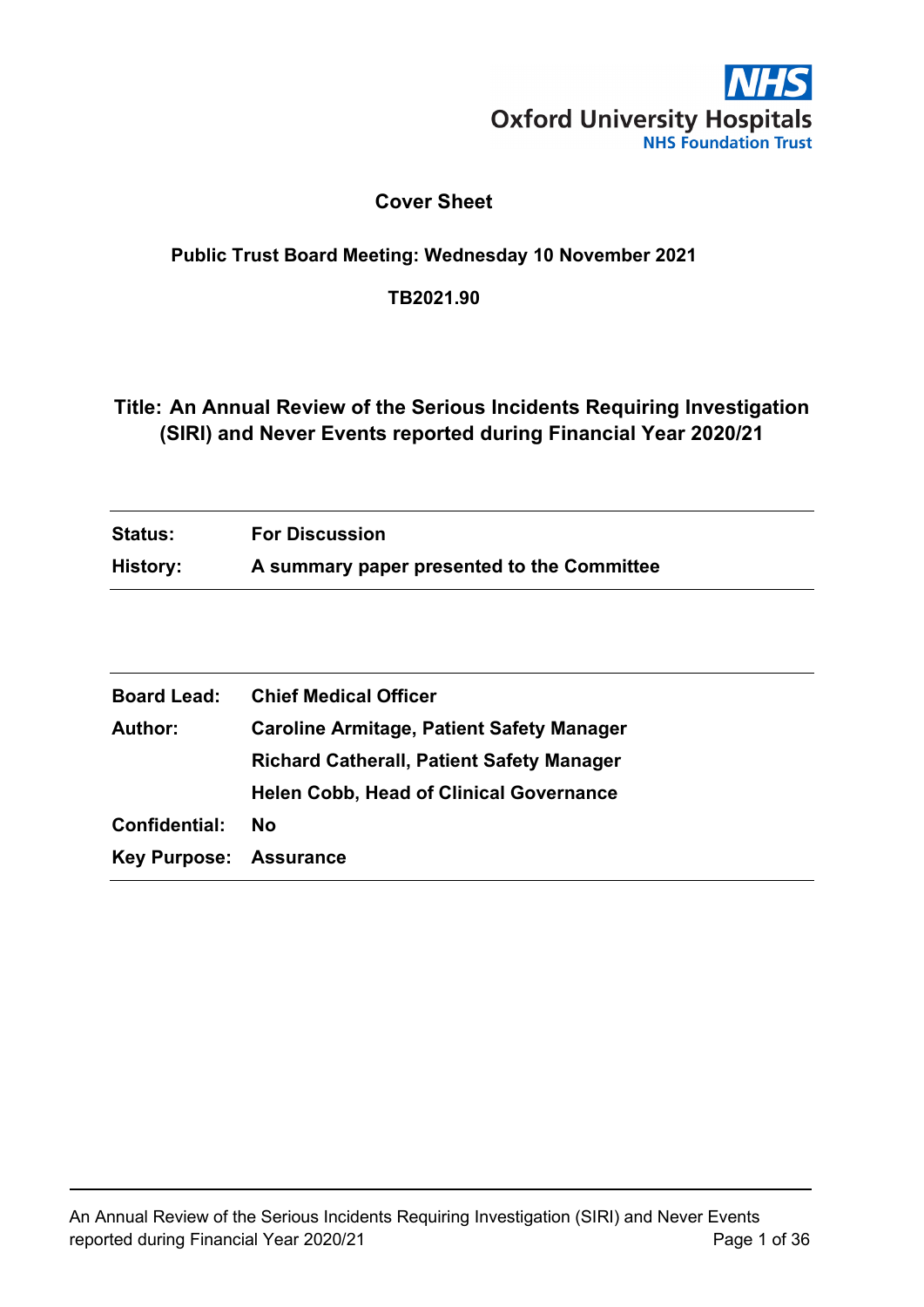# <span id="page-1-1"></span>**Executive Summary**

- 1. This report presents a review of the serious incidents requiring investigation (SIRI) during the financial year (FY) April 2020-March 2021. It considers trends over time in incident reporting and themes that arise from review of all the investigations with descriptions of actions taken to prevent recurrence of adverse events and to support good practice.
- 2. 84 Serious incidents requiring investigation (SIRI) were declared during the FY April 2020-March 2021 (compared with 71 in FY 2019/20 and 109 in FY2018/19 (excluding those reclassified<sup>[1](#page-1-0)</sup>). 28 SIRIs were subsequently reclassified leaving 56 SIRIs for review in this report. *All data in this report is based on these 56 SIRIs*.
- 3. As with the last financial year, COVID-19 has continued to have an impact on reporting especially during the pandemic 'waves'. March 2020 (from the previous FY 2019/20), going into April 2020 (This FY 2020/21) saw a large decrease in reporting due to the COVID-19 pandemic. Reporting rates have now returned to levels seen before the pandemic and have also increased to the highest levels seen by at the Trust. Incidents with Moderate or greater harm continue to increase with an average of 44 incidents per month for this FY compared to 39 FY 2019/20 and 17 for FY 2018/19. This may reflect the change in the approach to more consistent impact grading instigated in early 2019 and also the education around the reporting of moderate impact incidents such as unexpected transfer to a higher level of care.
- 4. The top three SIRI themes which occurred most frequently were
	- Diagnostic related (10)
	- Unexpected patient deterioration/death (9)
		- Lost to follow up  $(9)$

Trends and actions within this top 3 list are presented in detail in sections 4, 5, & 6.

Additional information is supplied with respect to incidents where deaths occurred in the same admission and incidents that were investigated as Never Events.

5. Future plans for further improvements to the SIRI process and overall quality and safety are described.

## 6. **Recommendations**

The Board is asked to note and discuss the content of this report.

<span id="page-1-0"></span><sup>&</sup>lt;sup>1</sup> The use of the word downgrade has been reviewed in an attempt to clarify any misunderstanding of the reason why a level of investigation may have been changed. Changing a level of investigation is not carried out because it becomes less important or valuable but using the word 'downgrade' in some situations may be inferred as implying a hierarchy of importance for investigation types. We now use the phrase 'or reclassified or recategorised' instead.

To note the word downgrade is still used for impact changes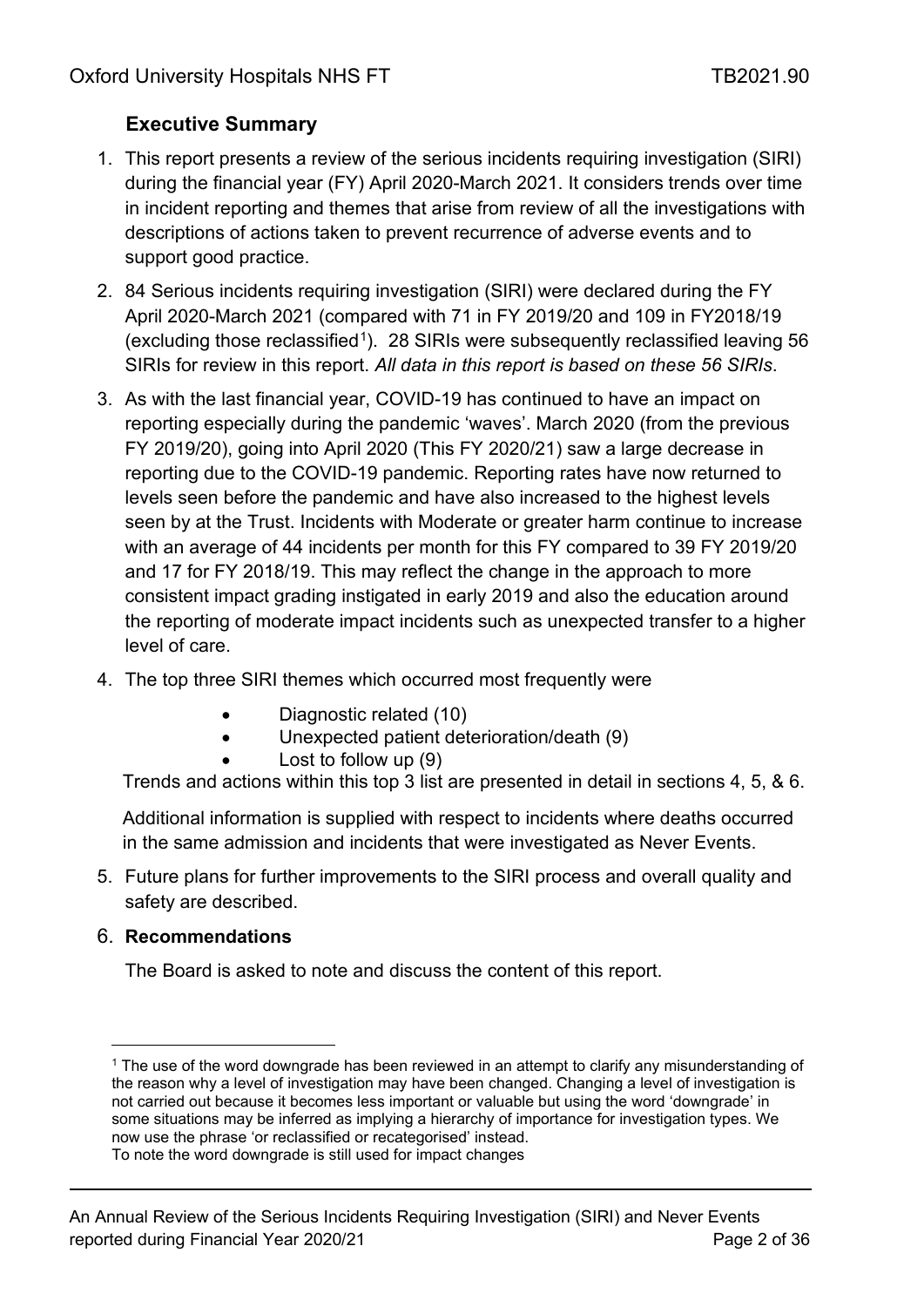### **Contents**

| Title: | An Annual Review of the Serious Incidents Requiring Investigation (SIRI)              |  |
|--------|---------------------------------------------------------------------------------------|--|
|        | An Annual Review of the Serious Incidents Requiring Investigation (SIRI) and          |  |
|        |                                                                                       |  |
| 1.     |                                                                                       |  |
| 2.     |                                                                                       |  |
| 3.     |                                                                                       |  |
| 4.     |                                                                                       |  |
| 5.     |                                                                                       |  |
| 6.     |                                                                                       |  |
| 7.     | Main issues identified throughout the SIRI reports in FY 2020/21 13                   |  |
| 8.     |                                                                                       |  |
| 9.     |                                                                                       |  |
| 10.    |                                                                                       |  |
| 11.    |                                                                                       |  |
| 12.    |                                                                                       |  |
| 13.    |                                                                                       |  |
| 14.    |                                                                                       |  |
|        |                                                                                       |  |
| 15.    |                                                                                       |  |
|        | Appendix 2 – SIRI overview, including extensions, reclassifications and SIRIs by site |  |
| 16.    |                                                                                       |  |
|        |                                                                                       |  |
|        |                                                                                       |  |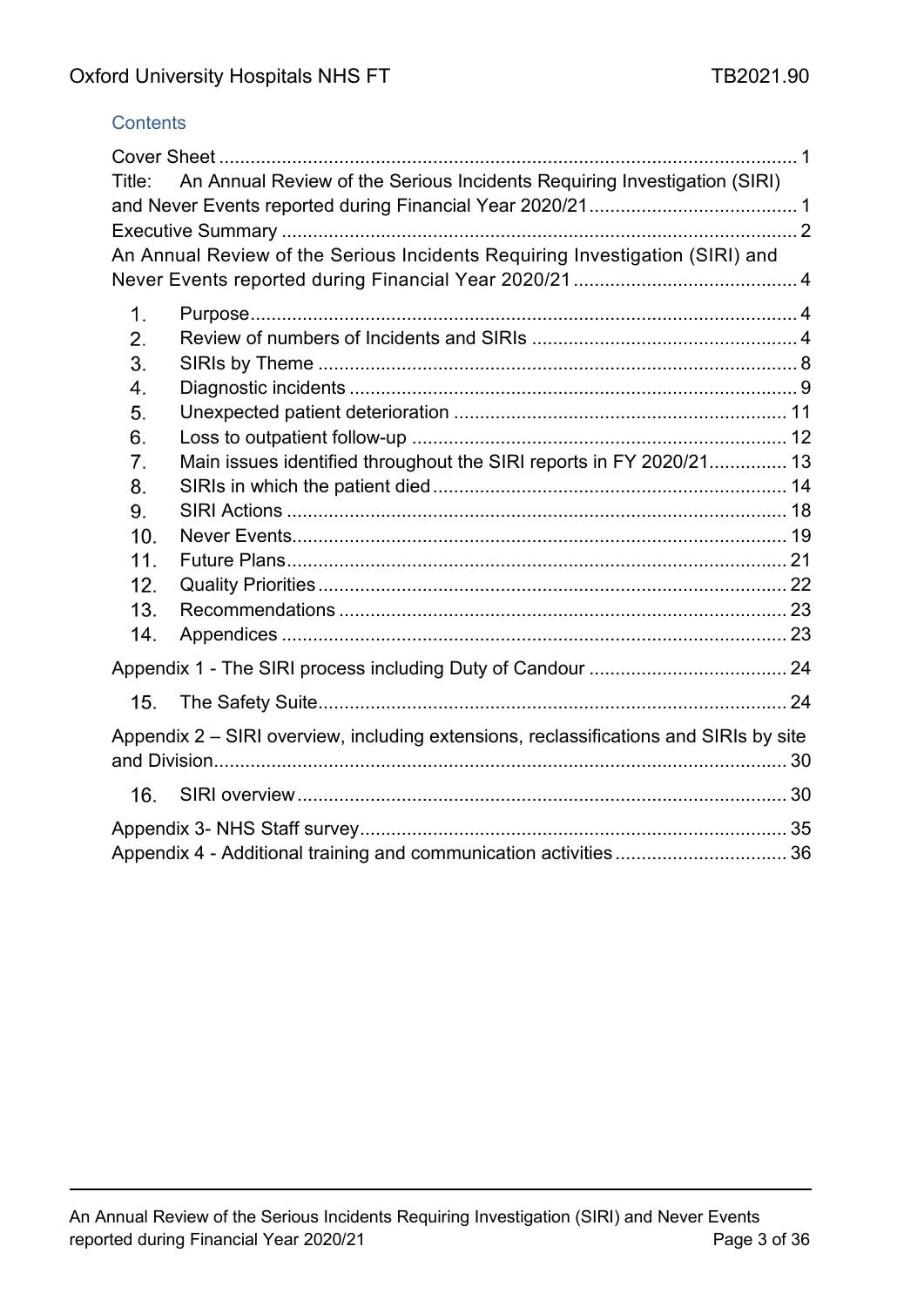# <span id="page-3-0"></span>**An Annual Review of the Serious Incidents Requiring Investigation (SIRI) and Never Events reported during Financial Year 2020/21**

## <span id="page-3-1"></span>**Purpose**

- 1.1 The purpose of this paper is to inform the Board of the trends in reported Serious Incidents during FY April 2020-March 2021. The paper provides information to The Board on actions taken to prevent recurrence of these types of incident and ongoing work to further embed a culture of both safety and duty of candour across the Trust.
- 1.2 The Appendices have been used for additional information about the SIRI forum process, NHS survey and training. This report focuses on the themes and actions arising from the SIRIs in FY 2020/21.

## <span id="page-3-2"></span>**Review of numbers of Incidents and SIRIs**

- 2.1 During the FY 2020/21 84 SIRIs were declared by the Trust via the Strategic Executive Information System (STEIS), NHS England's webbased serious incident management system.
- 2.2 Twenty-Eight of these SIRIs were reclassified (previously described as downgrades) on STEIS (with agreement from Oxfordshire Clinical Commissioning Group (OCCG)) during the financial year, leaving 56 SIRIs in 2020/21. This is a decrease of 15 from the previous financial year, and below the mean for the past three years (77).

| <b>FY</b> | <b>SIRIs excluding</b><br>reclassifications |
|-----------|---------------------------------------------|
| 1617      | 106                                         |
| 1718      | 91                                          |
| 1819      | 109                                         |
| 1920      | 71                                          |
| 2021      | 56                                          |

| <b>Table 1:</b> SIRIs by FY |  |
|-----------------------------|--|
|-----------------------------|--|

2.3 The reduction in number of SIRIs also reflects that 22 of the 28 cases added to STEIS as SIRIs (at that time) and later reclassified relate to patients who have died as a result of probable or definite nosocomial transmission of COVID-19. If these were included in the figures the number would be 74 which is in line with 1920. These COVID-19 related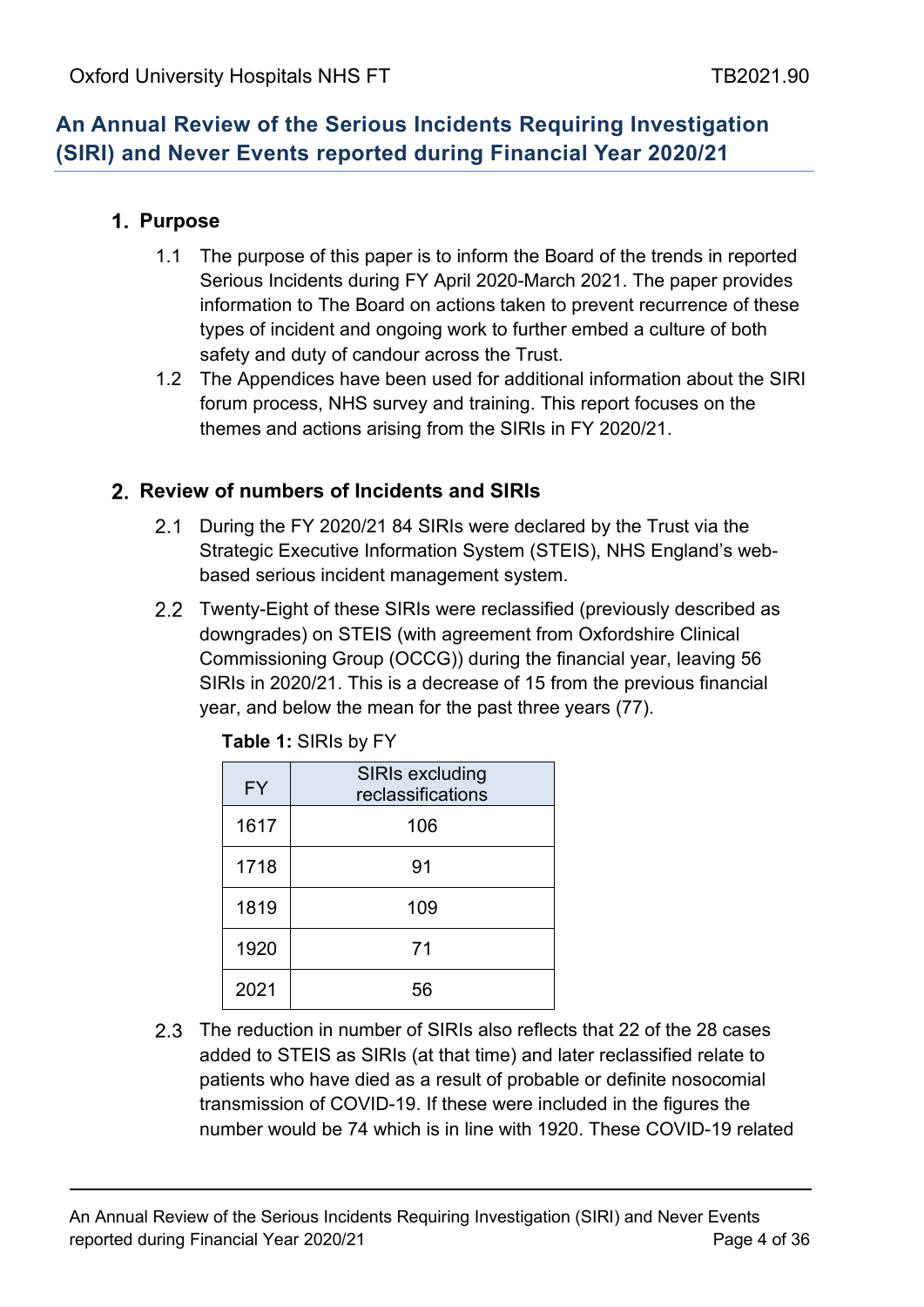incidents were originally called as individual SIRIs, but later, updated national guidance suggested that a single STEIS reference should be used to cover all nosocomial infections. Ultimately 58 individual cases were associated with this over-arching COVID-19 SIRI and have been followed up fortnightly in a COVID-19 nosocomial meeting chaired by the Director of Safety and Effectiveness.

- 2.4 The number of clinical incidents reported March-May 2020 was notably below the mean (see Graph 2, below) which may reflect that, during the height of COVID-19 wave one, there was a significant reduction in elective and out-patient treatment as part of the response to the pandemic and that a reduced amount of clinical activity, especially a large amount of surgery, has resulted in a reduction in incidents, and subsequently a reduction in SIRIs.
- 2.5 In 2020/21 2.4% of patient-related incidents involved moderate or greater impact, which is in line with the 2019/20 figure of 2.0%. Previous financial years had seen a lower percentage (2018/19 0.9%, 2017/18 0.5%). This increase is associated with the change of approach to more consistent actual-impact grading that began in January 2019.
- 2.6 Graph 2 shows all patient related incidents at Oxford University Hospitals NHS Foundation Trust (OUH) between April 2017 and March 2021. This demonstrates the overall incident reporting culture in the Trust over this period.
- 2.7 Table 2 shows the average monthly incident reporting rates by financial year. In June 2020 the Trust moved governance systems from Datix to Ulysses. This move has not had a negative effect on incident reporting within the Trust as we are currently seeing the highest reporting rates of incidents during the current financial year.

| <b>Financial Year</b> | Number of reported patient<br>incidents | <b>Total number of incidents</b><br>reported |
|-----------------------|-----------------------------------------|----------------------------------------------|
| 17/18                 | 1869                                    | 2220                                         |
| 18/19                 | 1875                                    | 2243                                         |
| 19/20                 | 1919                                    | 2318                                         |
| 20/21                 | 1841                                    | 2273                                         |
| 21/22 (Apr to Sep)    | 2157                                    | 2718                                         |

**Table 2:** Average monthly reporting rates by financial year.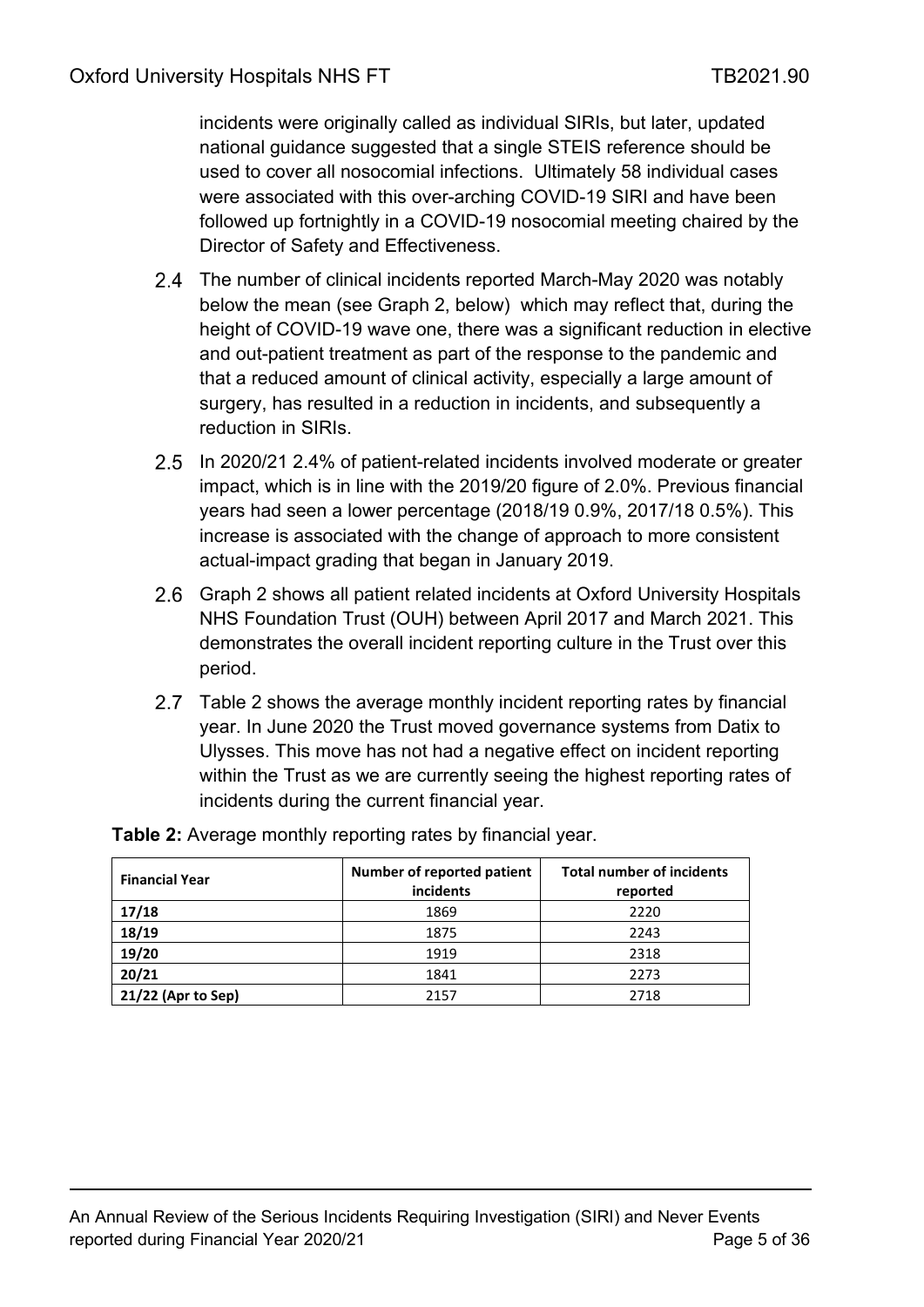

**Graph 2:** Incident reporting trend data for patient safety incidents April 2018-March 2021

**Graph 3:** Trends in number of patient safety incidents showing incidents of minor impact and incidents of moderate and greater Impact (IOMGI) from April 2018 to March 2021



2.8 Graph 3. The reason for the spike in minor impact incidents from December 2020-March 2021 is not known but reflects a period of both COVID-19 and ongoing elective activity. The monthly figures for quarter 1 of 2021/22 all showed a reduction during the second COVID-19 wave.

**Graph 4** The rate of incidents reported per 1,000 bed days between April 2020 and March 2021 by acute (non-specialist) organisations. Each vertical line is an acute provider. OUH is depicted by the black line.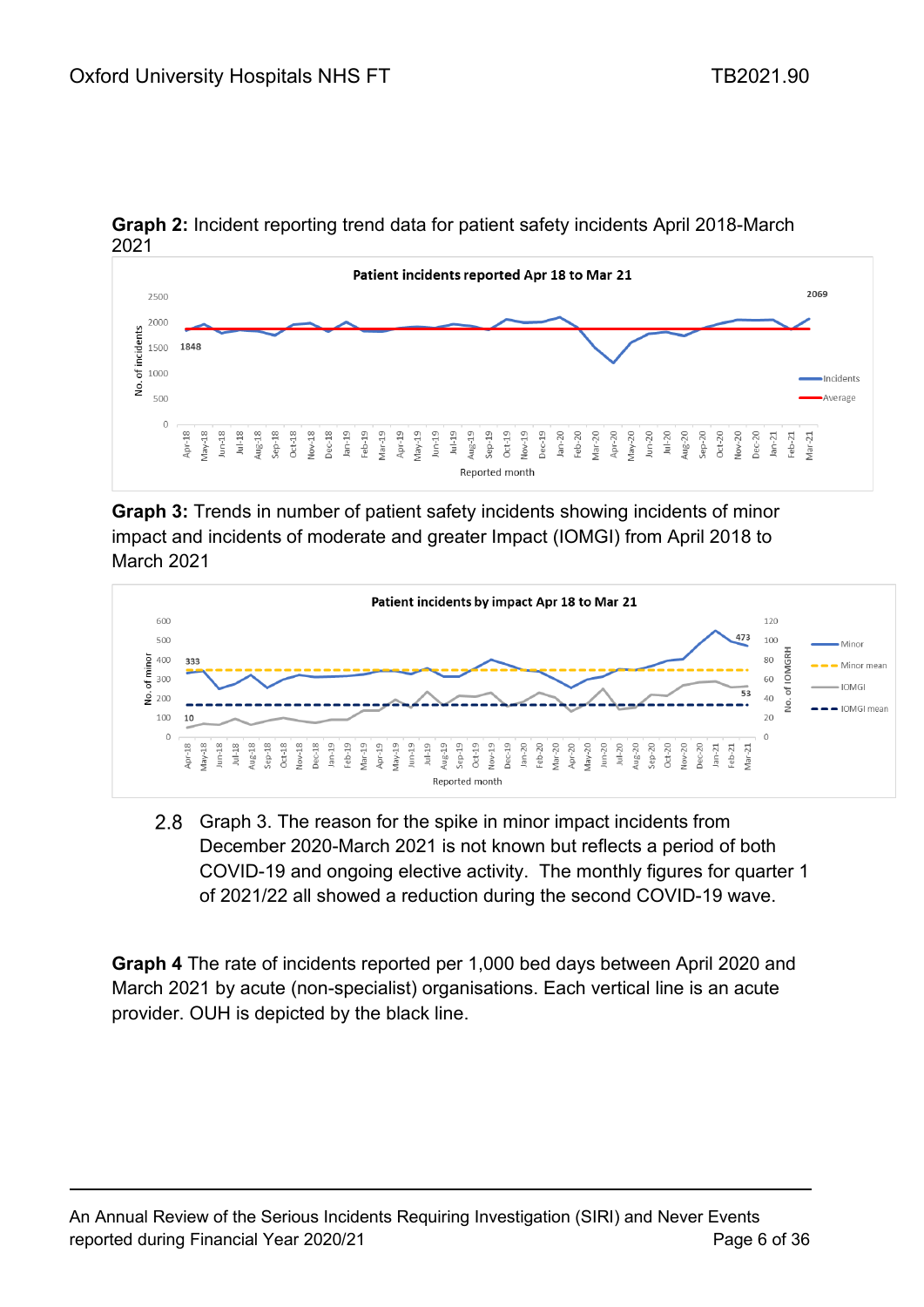

**Graph 4** shows a decrease in the rate the incidents are reported per 1,000 bed days, from 51.8 in FY 2019/20 to 50.1 in FY 2020/21

- 2.9 The reason for the decrease is that in June 2020 the Trust introduced a new incident management system called Ulysses and time was taken by the team to help the Trust transition from Datix over to Ulysses, consequently incidents were not manually uploaded to the National Reporting and learning System (NRLS) in real time and there was a backlog of uploading onto the NRLS. This backlog is in the process of being cleared and it is expected to be fully cleared by late November 2021.
- 2.10 Graph 2 and table 2 demonstrates reassuring data that the incident reporting rate (apart from during the COVID-19 pandemic peaks) has remained at a relatively constant rate or even slightly above the monthly mean.
- 2.11 This data used to be released monthly but has now moved to yearly. The next graph to be published, including data from April 2021 to March 2022, should show a truer reflection of incidents reported to the NRLS.
- 2.12 In FY 2020/21 14,259 incidents were reported to NRLS, this is a decrease from 18,181 (3922 incidents) reported in FY 2019/20 but explanations above provide a rationale for this and table 2 shows the live data on incident reporting within the Trust (sees section 2.7).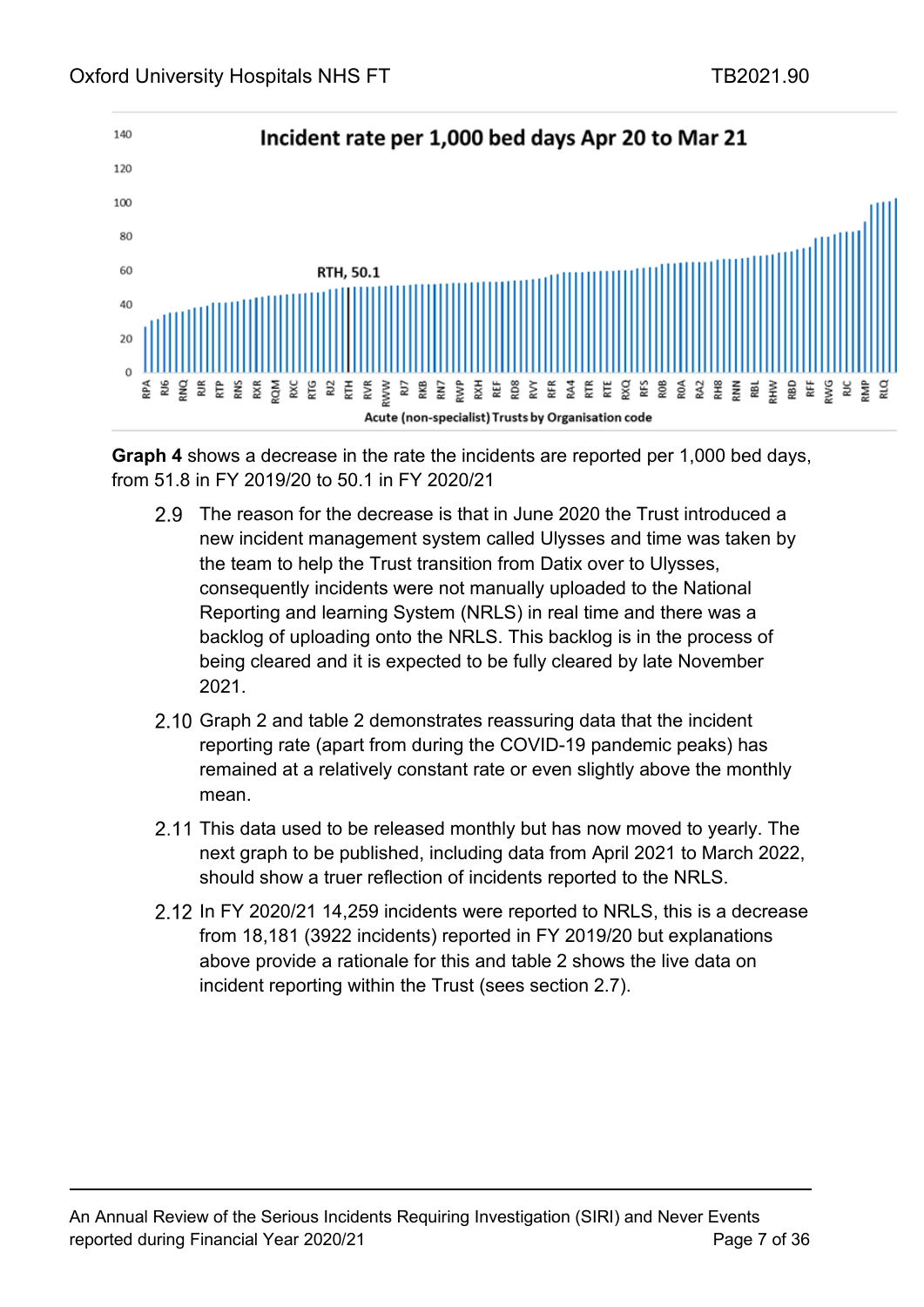## <span id="page-7-0"></span>**SIRIs by Theme**

**Graph 10:** provides an overview of the SIRIs (excluding reclassifications) reported in the past two years by theme.



- 3.1These themes have been developed considering both the natures of the incidents and the causes. Whilst those themes based on specific outcomes (e.g. hospital acquired thrombosis (HAT), pressure damage) are relatively homogenous, others encompass a more wide-ranging group of incidents which could fit into numerous themes but the most prominent theme and reason for it being a SIRI is chosen by the PST. For example, a patient who developed pressure damage because of an omission of information about a turning regime might be recorded under pressure ulcer & skin integrity or documentation. The themes are chosen based on the knowledge of the case available when the SIRI is originally identified, and with the intention to maximise comparison over the years.
- 3.2For FY 2020/21 some of these themes were amended to reflect a more accurate description of the SIRI. The following themes were amended
	- Falls and Fractures changed to Slips, Trips and Falls
	- Medical equipment and Devices changed to Devices, Equipment and **Resources**
	- Sub-optimal care of the deteriorating patient changed to patient care
	- Themes removed were treatment and record keeping
	- Loss to Outpatient follow up was added
	- Due to some of these changes it is difficult to compare some themes like for like.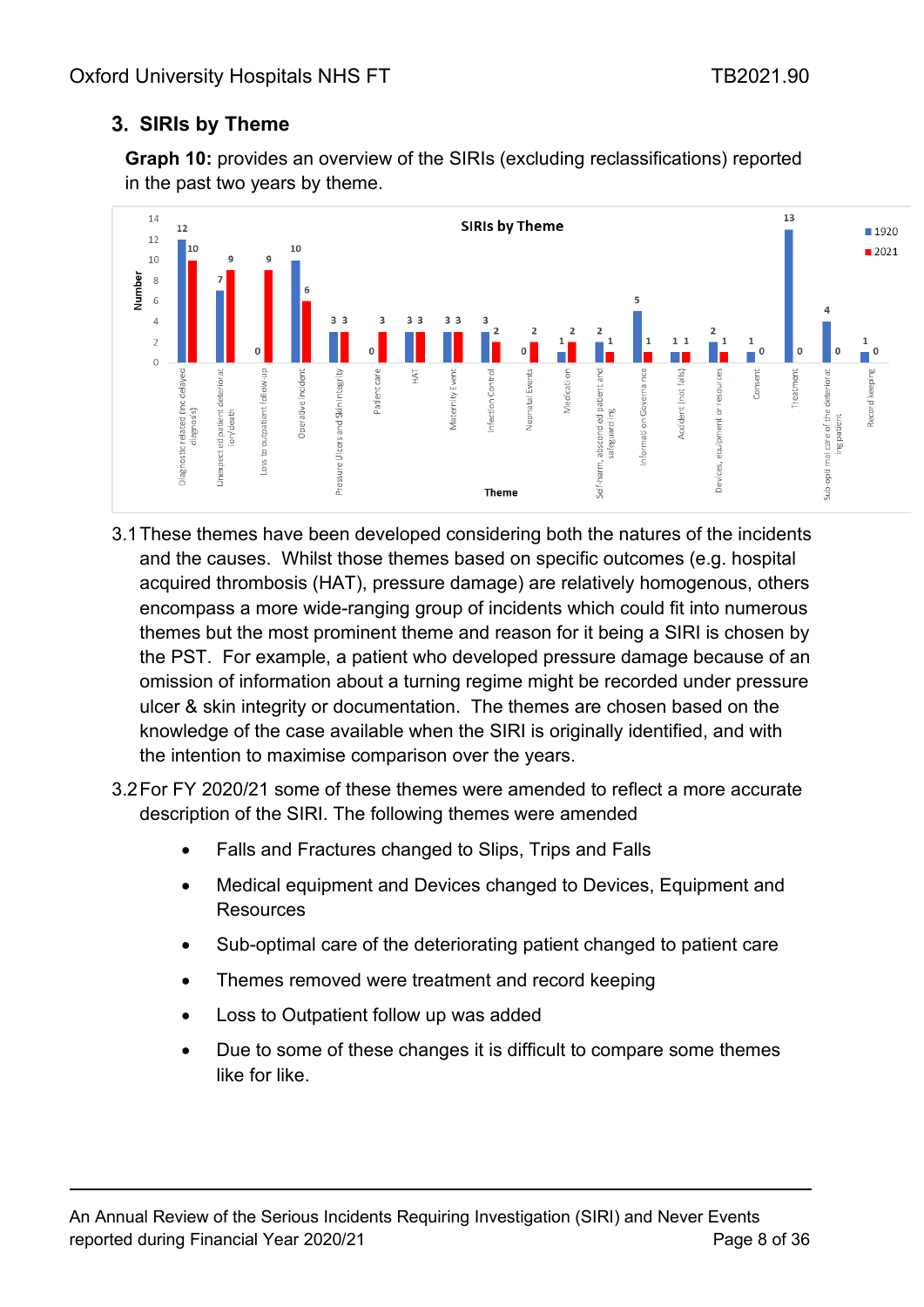- 3.3The greatest number of SIRIs reported in 2020/21 were diagnostic (which includes delayed diagnosis) of which there were 10. This is a reduction compared to 12 in 2019/20, and 17 in 2018/19.
- 3.4This was closely followed by unexpected patient deterioration (9) this is a slight increase compared to 7 in 2019/20 and 10 in 2018/19.
- 3.5Loss to outpatient follow up equalises the above with 9 and is a newly introduced category as we were finding more SIRIs that fit into this category that would have previously been dispersed in other more generic categories in previous FY's.
- 3.6Three of the top four incident categories have not changed compared to the last FY but the treatment theme, which was in the top four in the last 2 FY's, has now been removed and SIRIs that would have previously been in this category has been distributed to other themes.
- 3.7The only increase in any theme for this FY is unexpected patient deterioration, as mentioned above, and neonatal events with 0 in FY 2019/20 and 2 in FY2020/21; the two SIRIs are unrelated, and they do not reflect any perceived trend in care.
- 3.8Pressure ulcer and skin integrity, Hospital acquired pressure thrombosis, maternity events and accidents (not falls) remain equal compared to FY 2019/20.
- 3.9Information governance (IG) and operative incidents can be compared like for like as these themes have not changed and these have decreased compared to FY 2019/20. IG had 1 SIRI in FY 2020/21 compared to 5 the previous FY (80% decrease) and operative incidents reduced from 10 to 6 (40% decrease).
- 3.10 As Sub-optimal care of the deteriorating patient was changed to patient care it can be compared and shows 1 less SIRI called this FY compared to FY 2019/20.
- 3.11 Slips, trips and falls, security and radiation do not feature on graph 12 as there have been no SIRIs declared for the past 2 FYs with this as the main theme.
- 3.12 Detailed analysis of the most common categories of SIRI is presented below.

### <span id="page-8-0"></span>**Diagnostic incidents**

- 4.1. There were 10 incidents in the category diagnostic incidents, which occurred in a range of departments, across all sites and all Divisions. There are three separate themes within this group.
	- 4.1.1. There are six incidents related to a diagnostic delay. NB An issue relating to endorsement of results has been identified in multiple SIRIs, under various themes, which is discussed below in section 7.
	- 4.1.2. There are three SIRIs relating to diagnostic screening.
	- 4.1.3. One incident is related to an incidental finding not being acted upon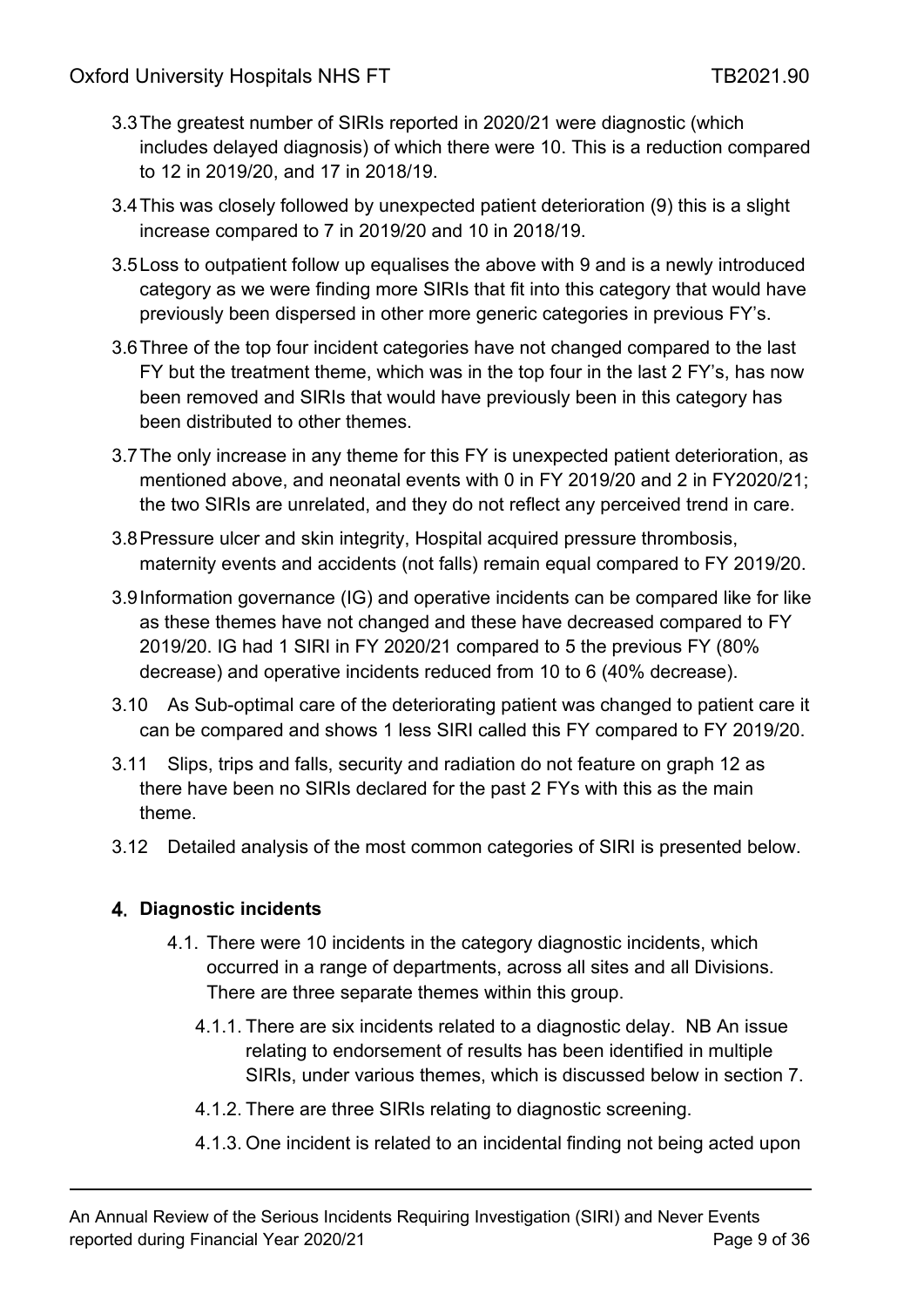### **Trustwide actions arising from these SIRIs**

- 4.2. The Trustwide actions below are not exhaustive, but represent the primary approaches taken in response to these incidents.
	- 4.2.1. Internal communication about patient care should be done via Message Centre on EPR. This has been communicated within local and Trust level governance meetings. A safety message is being written to communicate this information to all Trust employees.
	- 4.2.2. All clinicians should be aware of the role and remit of specialist MDTs and how to make a referral. A Trustwide safety message is being written, these issues have also been discussed at SIRI forums and OCCG closure meetings and within local governance meetings. The work surrounding MDT's and the referrals process is ongoing and being actively managed.
	- 4.2.3. All MDTs should have a referral proforma to capture essential information and ensure there is a clear clinical question. This is currently being produced, the need for MDT referral proformas has been highlighted at the SIRI forum and locally.
	- 4.2.4. Robust electronic systems should be in place to streamline and remove delays in processes if staff are working across sites and at home. Remove reliance on paper copies of documentation. Urology is to be part of this pilot to move procedure booking forms onto EPR, this will include specific mandatory fields or clinical information and an audit trail.
	- 4.2.5. Amend the affected CareSets to remove the incorrect blood test and add the correct blood tests. This was completed within 48 hours of the incident.
	- 4.2.6. Identify the patients affected by the incorrect test within the CareSet and review each case to see whether a patient needs be recalled and further screening completed. A list of patients was compiled and sent to the Divisions to review. To date no further issues have been reported
	- 4.2.7. When any clinician leaves the Trust temporarily or permanently, the correct leavers process must be adhered to by the department including proxying into their inbox to pick up results, an out of office message should also be set up for their EPR message centre. A safety message is being drafted to disseminate to all Trust staff and emails have been circulated internally where the incident occurred. The Chief Clinical Informatics Officer brought a revised staff leaving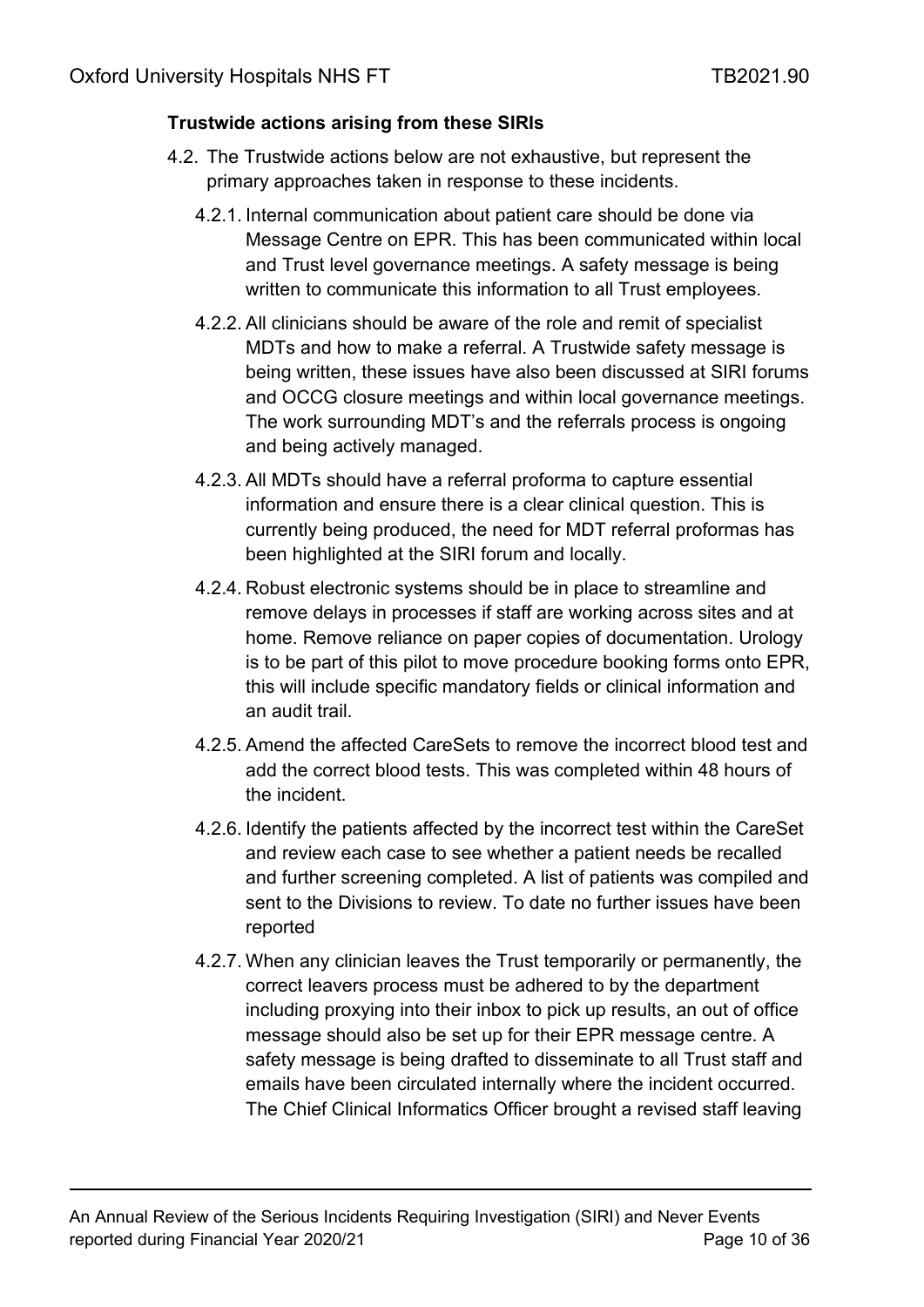process to Clinical Governance Committee, with a plan to engineer a Trustwide roll-out.

- 4.2.8. Raise awareness of the urgent and unexpected procedure and highlight the difference between EPR and paper requests and OUH compared with tertiary referrals.
- 4.2.9. Share OUH 'Adult blunt chest wall injury pathway' with GP's and OCCG. The OCCG agreed to publish in their local GP bulletin – This has been completed.
- 4.2.10. A safety message is to be produced to highlight staff on the team to use the Resuscitation Event Record and ensure drugs are prescribed on EPR. This message has been composed and sent to all OUH emails.
- 4.2.11. All of these actions and learning points are highlighted at the Clinical Governance Committee meeting with a bi-monthly NE/SIRI report.

## <span id="page-10-0"></span>**Unexpected patient deterioration**

There were 9 incidents in the category of operative incidents. These incidents covered a range of theatre and non-theatre environments, in all Divisions and within either the JR or Churchill hospital

- 5.1. Two incidents occurred on the ward
- 5.2. Six incidents related to an intra/post procedure-surgery
- 5.3. One incident occurred at home
- 5.4. **Trustwide actions arising from these SIRIs** The Trustwide actions below are not exhaustive, but represent the primary approaches taken in response to these incidents.
	- 5.4.1. A collaborative cross-divisional project (including the OUH Airway Group and the Resuscitation Department) to determine site of front of neck access (FONA) kits across the OUH. The introduction of the Difficult Airway Response Protocol (DART) team has been successful, FONA kits have been placed on all relevant resuscitation trolleys
	- 5.4.2. Regular, "low dose high frequency training" for FONA should be offered to staff who may be involved in emergency airway management. This has been delayed due to social distancing but will resume as soon as practicable.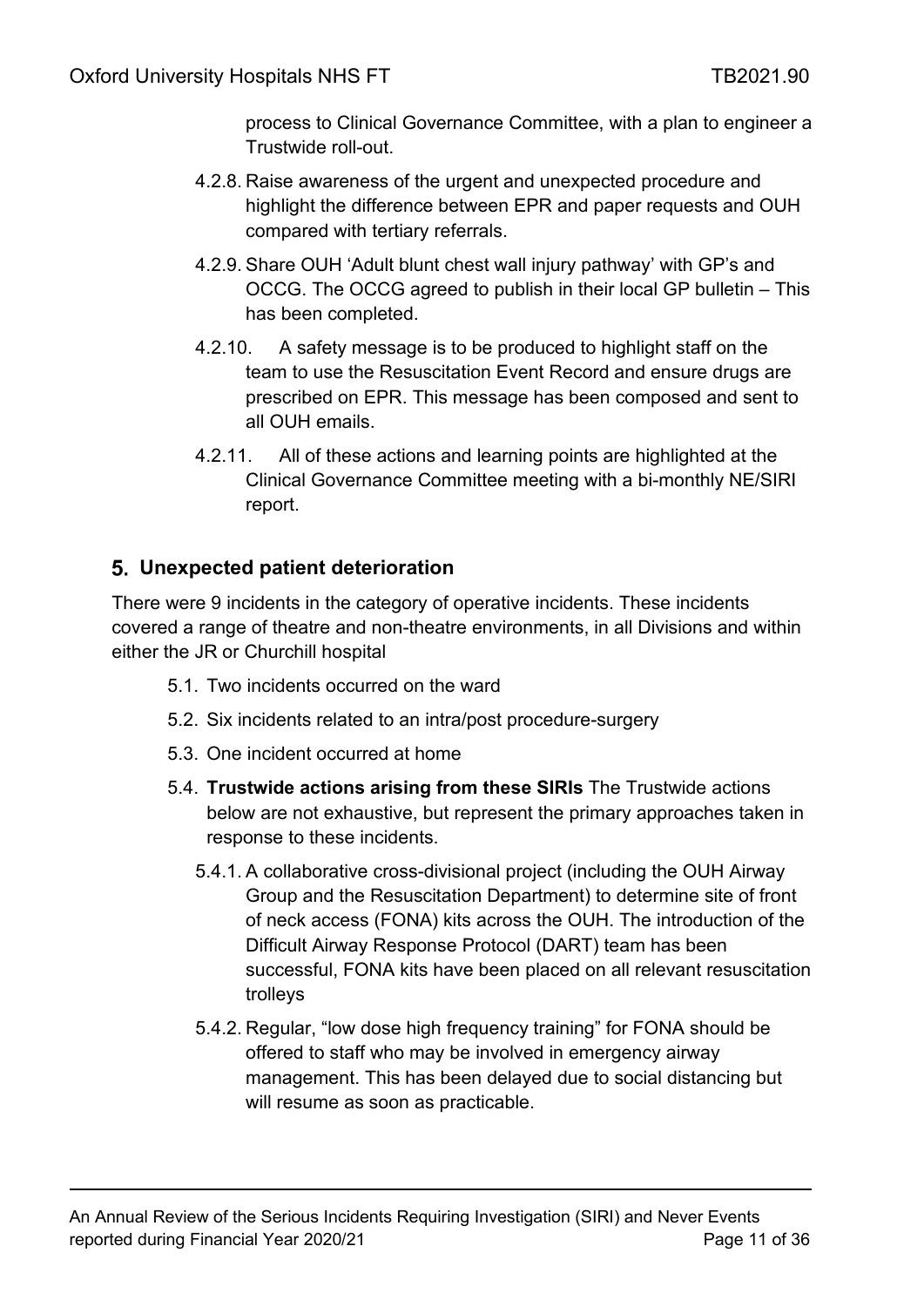- 5.4.3. An agreed red flag checklist is to be available at the bedside of all patients with recent neck surgery so that escalation can begin as early as required. The checklist is now being used at bedsides.
- 5.4.4. Concurrent insertion of more than one central venous catheter should be considered a higher risk procedure for arterial puncture, this is to be added to the relevant LocSSIP.
- 5.4.5. The Corporate Bed Management Policy will be updated, with a particular focus on outlying of patients outside specialties. A proforma has been introduced to aid this and the corporate bed management policy is being reviewed.

### <span id="page-11-0"></span>**Loss to outpatient follow-up**

There were 9 incidents in the category of loss to outpatient follow up. These incidents covered all Divisions with the exception of Clinical support service (CSS) Division and occurred on all hospital sites.

- 6.1. Eight incidents relate to a delay in cancer diagnosis/treatment
- 6.2. One incident relates to urology stents

### **Trustwide actions arising from these SIRIs**

- 6.1. The Trustwide actions below are not exhaustive, but represent the primary approaches taken in response to these incidents.
	- 6.1.1. Education and guidance to be given to junior doctors that all diagnostic test results should be endorsed and acted on appropriately by the referral team in line with OUH Trust Policy (this is a recommendation in 3 of the above SIRIs). In addition to communication and discussion of this requirement in various forums, the junior doctor handbook has been updated to detail the correct pathway for abnormal results.
	- 6.1.2. There should be adequate infrastructure available at the Manor Hospital so that OUH staff have access to EPR and label printers for histology requesting on NHS patients (when NHS patients are being treated at the Manor hospital). A temporary pathway for Pathology referrals in the Manor has been created whilst the extension of the network to the Manor is explored.
	- 6.1.3. The correct process for referring patients to the Gynaecologyoncology MDT was clarified and emphasised to all clinical staff at the Gynaecology Clinical Governance meeting.
	- 6.1.4. Create an SOP for referral of patients from acute settings to cancer services, which will include the need to refer to a named clinician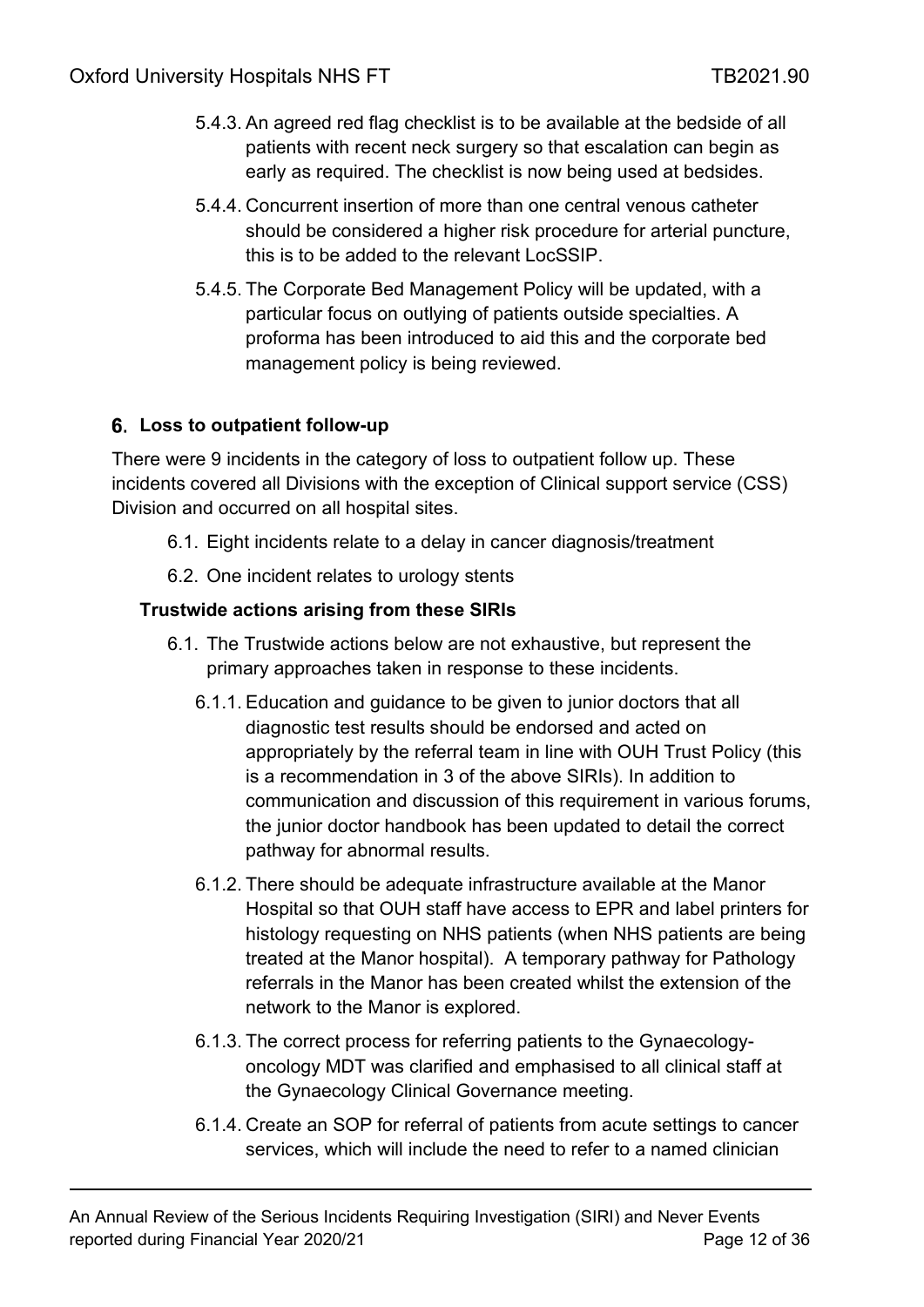within the specialist service to take responsibility for the patient's ongoing care.

- 6.1.5. All paediatric orthopaedic patient scan results should be given to the patients or their parents by the clinician rather than the administrative staff. This has been added to the handbook for paediatric orthopaedic registrars two weeks after the completion of the investigation.
- 6.1.6. The importance of acting on abnormal radiology results was discussed during safety huddles and in governance meetings across the Trust.
- 6.1.7. Information Management and Technology Team with EPR to explore how results awaiting endorsement can be flagged to the referrer or a staff member viewing the patient record. The feasibility of pop-up windows for unendorsed results is being considered.
- 6.1.8. When an outcome action is required by a clinician or practitioner not present at an MDT, they should be notified with a message into their EPR Inbox, instead of by email. A SOP has been created and supplied to all MDT chairs following a discussion at the MDT Chairs meeting.

## <span id="page-12-0"></span>**Main issues identified throughout the SIRI reports in FY 2020/21**

- 7.1. The themes above are allocated when the SIRI is declared and therefore based around the nature of the incident. After an investigation further causative/incidental issues may be identified.
- 7.2. The two main issues identified are below

**Endorsement of results** (This includes some in lost to follow-up group above)

- 7.3. There are 5 SIRIs identified where endorsement is one of the main issues.
- 7.4. There are several measures in place to try to mitigate these result endorsement issues. Some have already been mentioned above. The others are as follows:
	- 7.4.1. The endorsement rates are monitored in CGC and will continue to do so with emphasis on orbit data being collected for each Division down to department within the Divisional reports so that it can be clearly seen what progress is being made.
	- 7.4.2. Learning from areas that have improved their endorsement rates should be shared. For example, gynaecology.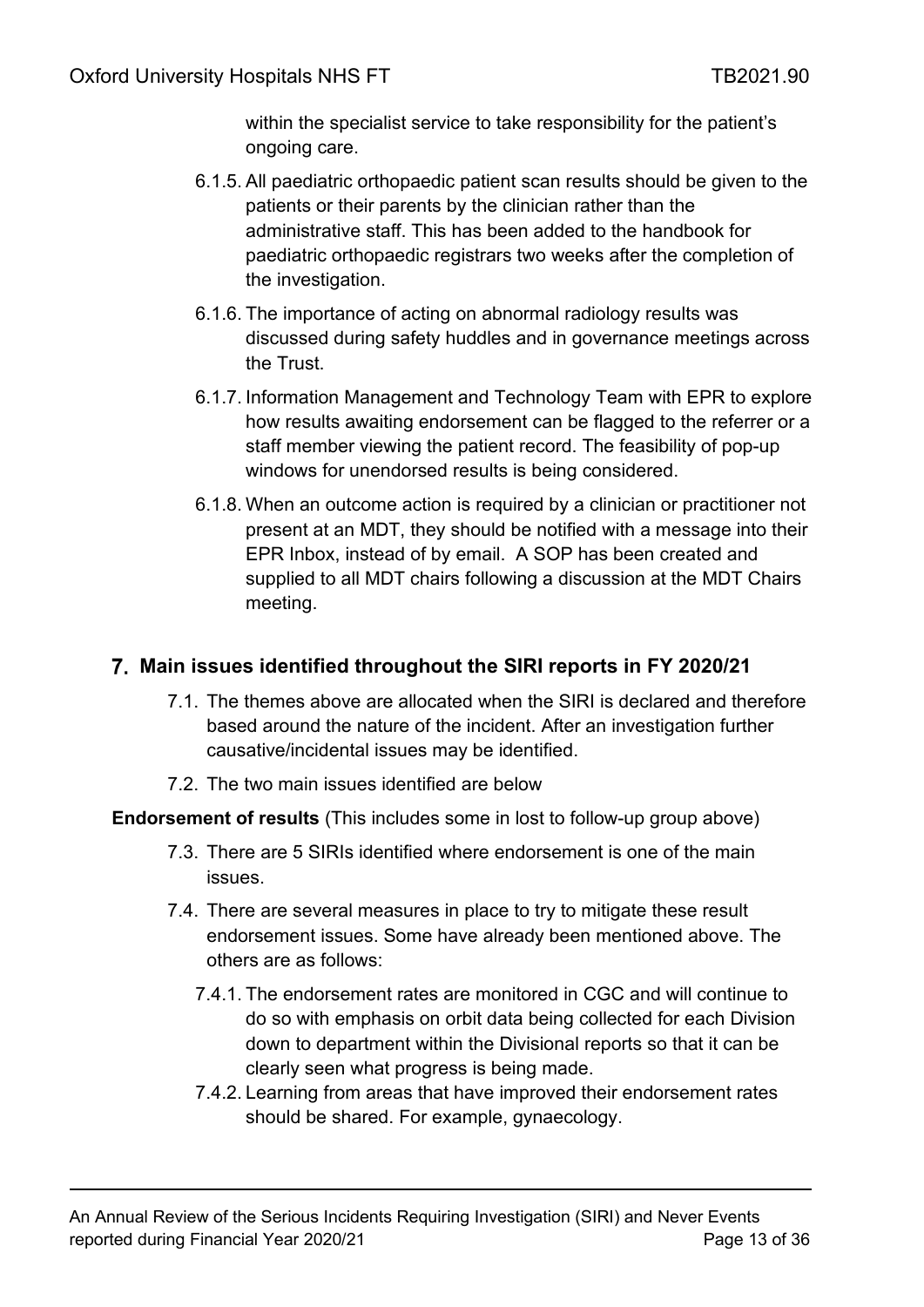- 7.4.3. Safety messages have been issued about the importance of endorsing results and how this should be achieved, and a repeat message will be sent.
- 7.4.4. Ribbon banner reminders were set up for a week to go to all computers to remind staff to undertake results endorsement each day.
- 7.4.5. Safety huddles are used as a reminder to endorse results.
- 7.4.6. Training within certain areas as described in the actions above.
- 7.4.7. IT solutions are being worked on within the digital team.
- 7.4.8. Safety summit will be designed to include the importance of result endorsement as part of patient safety.
- 7.4.9. Learning from other similar Trusts, for example how endorsement is achieved within the Shelford group.
- 7.4.10. Ways in which these can be improved is continually being reviewed with the OCCG.

**Referrals process** (this includes MDT and incidental findings)

- 7.5. To note some of the learning from these SIRIs identified will have already been documented above within the themes.
- 7.6. There are 12 SIRIs identified with referral as an issue.
- 7.7. There are several measures in place to try to mitigate these issues. Some have already been mentioned above. The others are as follows:
	- 7.7.1. Safety messages about best practice for consultant-to-consultant referrals, and referrals to MDTs.
	- 7.7.2. An SOP created for the 2WW cancer pathway from ED

Monitoring some aspects of these with the OCCG through the OCCG SIRI closure meetings.

## <span id="page-13-0"></span>**SIRIs in which the patient died**

- 8.1. 19 SIRIs involved patients who died. In 14 cases the impact of the incident was the death of the patient. There were 5 cases where the patient died but the incident which was the subject of the investigation may not have impacted on the eventual outcome.
- 8.2. Of these 14 SIRIs there were 6 cases related to unexpected patient deterioration, 2 intrauterine/neonatal deaths, 1 hospital acquired thrombosis (HAT), 1 operative incident, 1 maternity event, 1 relating to self-harm, 1 related to devices, equipment, or resources and 1 related to infection control (see point 9.3).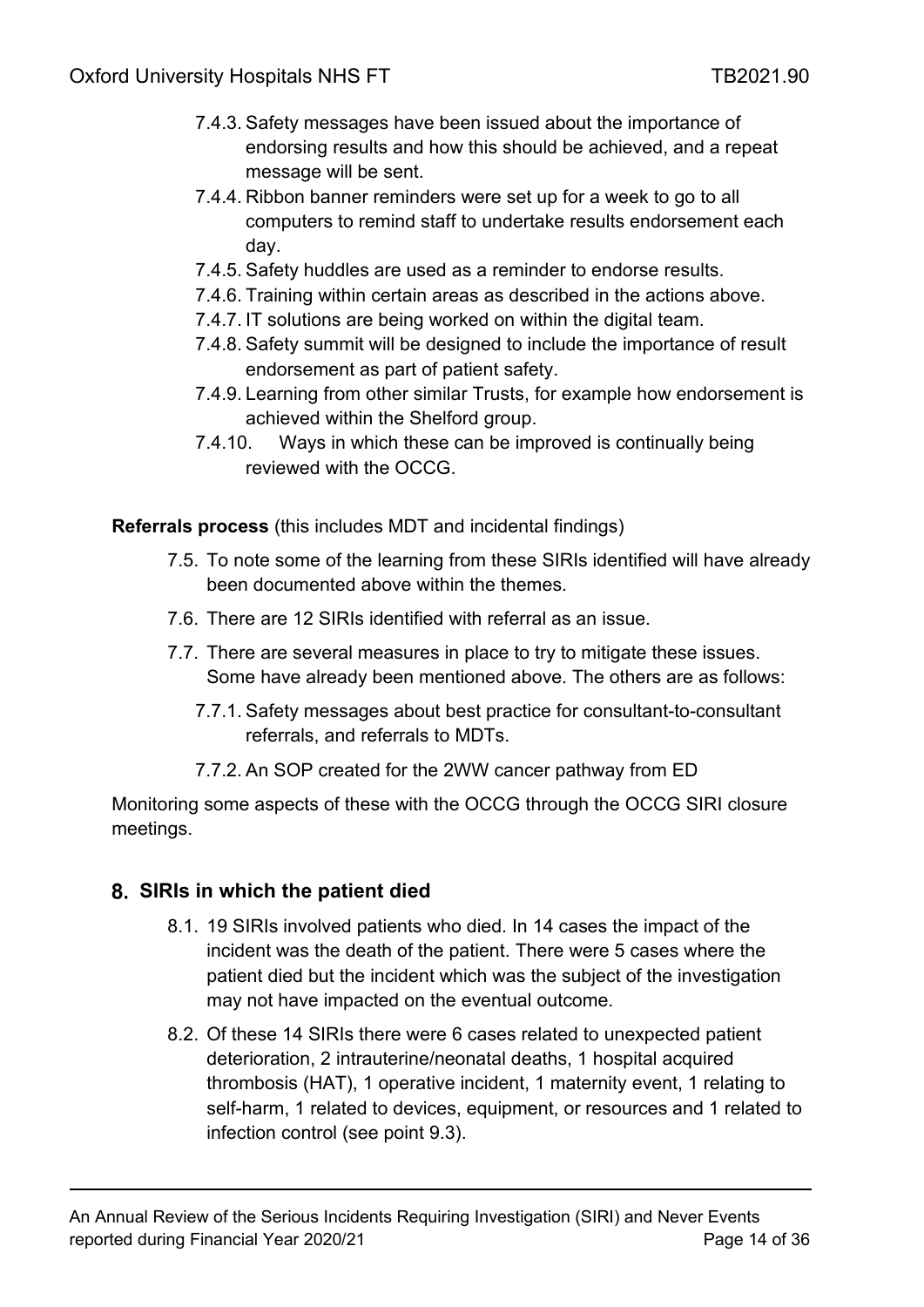- 8.3. There is one Trust level investigation into all probable and definite Oxford University Hospitals NHS Foundation Trust (OUH) nosocomial probable and/or definite COVID-19 transmissions resulting in death or serious harm.
- 8.4. Cases of SIRIs involving a death also have a structured judgement mortality review in accordance with national guidance. SIRIs involving deaths are presented to the Mortality Review Group (MRG) by the investigator to facilitate Trust wide learning. MRG has consultant representation from all divisions.

| Year                                        | 2018/19        | 2019/20        | 2020/21        |
|---------------------------------------------|----------------|----------------|----------------|
| Total number of SIRIs involving a death     | 14             | 14             | 19             |
| Impact of the incident was the death of the | 6              | 12             | 14             |
| patient.                                    |                |                |                |
| <b>Incident categories</b>                  |                |                |                |
| Diagnosis and treatment                     | 6              | 0              | $\overline{0}$ |
| Unexpected patient deterioration/suboptimal | 4              | 9              | 6              |
| care of the deteriorating patient           |                |                |                |
| Devices, equipment or resources             | $\overline{0}$ | 1              | 1              |
| Accident (not falls)                        | $\overline{0}$ | 1              | $\overline{0}$ |
| Operative incident                          | $\overline{0}$ | 1              | 1              |
| Infection control                           | $\overline{0}$ | 1              | 1              |
| Maternity event                             | $\overline{0}$ | 1              | 1              |
| Hospital acquired thrombosis                | $\overline{2}$ | $\overline{0}$ | 1              |
| Intrauterine and neonatal death             | 1              | $\overline{0}$ | $\overline{2}$ |
| Fall                                        | 1              | $\overline{0}$ | $\overline{0}$ |
| Chemotherapy management                     | $\overline{0}$ | $\overline{0}$ | 0              |
| Equipment and environment                   | $\overline{0}$ | $\overline{0}$ | 0              |
| Self-harm                                   | $\overline{0}$ | $\overline{0}$ | 1              |
| <b>Learning and action themes</b>           |                |                |                |
| Review of practice and procedures           | $\checkmark$   | $\checkmark$   | $\checkmark$   |
| <b>Training and Education</b>               | $\checkmark$   | $\checkmark$   |                |
| Documentation and the electronic patient    | $\checkmark$   |                |                |
| record                                      |                |                |                |
| Multidisciplinary team working              | ÷,             | ✓              | ✓              |
| Clinical audits and service evaluation      |                |                |                |

**Table 5:** SIRIs involving patient deaths 2018/19, 2019/20 and 2020/21:

In comparison with 2019/20 death related SIRIs we can observe:

8.5. The number of SIRIs involving deaths has increased from 14 in 2019/20 to 19 in 2020/21. These cases have been reviewed by the Clinical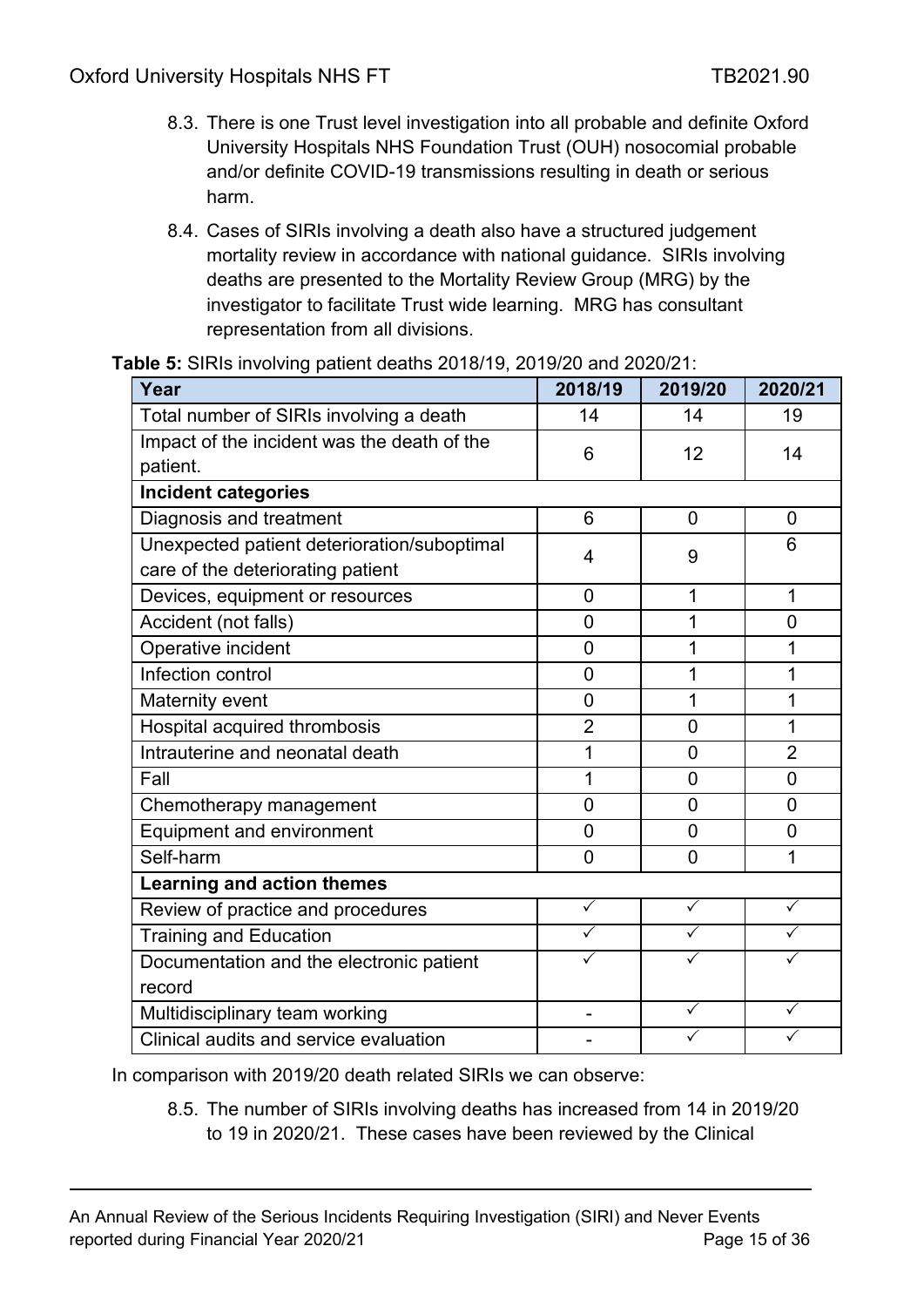Outcomes Manager, and this increase is not felt to be indicative of any trend.

- 8.6. The number of cases where the impact of the incident recorded on Ulysses was Death has increased from last year from 12 to 14.
- 8.7. Unexpected patient deterioration/suboptimal care of the deteriorating patient remains a common incident category theme.
- 8.8. Out of the 6 identified for this FY, these cases had a SIRI report discussed at MRG, no death was felt to have been avoidable (more than 50% probability). Many of the cases were complex with no clear link between the incident and the patient death.
- 8.9. Whilst the common learning and action themes have remained review of practice and procedures, training and education and documentation and the EPR the individual actions under these themes are different to those from last year.

The themes for learning and actions in SIRIs involving patient deaths were:

- 8.10. Review of practice and procedures
- 8.11. Safety huddles to be utilised to discuss care of patients that are experiencing challenges such as delirium with focus on the question 'what risks are there today that need mitigation?'
- 8.12. Review and update of both the enhanced observations policy and the missing persons policy.
- 8.13. Update OUH Hypertension in Pregnancy guideline to: Clearly state blood pressure thresholds for further monitoring and action. Include a section on the diagnosis of chronic hypertension in pregnancy. State that blood pressure should be measured at every antenatal appointment including in the first trimester.
- 8.14. Ensure that related Maternity Guidelines align with Revised Hypertension in Pregnancy guidelines: Review and update OUH Antenatal Care guideline to include explicit thresholds for diagnosis of hypertension and action thresholds. Review and update OUH Maternity Assessment Unit guideline to make blood pressure thresholds for diagnosis of hypertension and onward action more explicit.
- 8.15. Review out of hours emergency airway cover for OUH sites performing neck surgery and associated surgical emergency teams responses.
- 8.16. Consideration of the Trust to introduce a Family Liaison Officer to adequately support families who are involved in a patient safety investigation.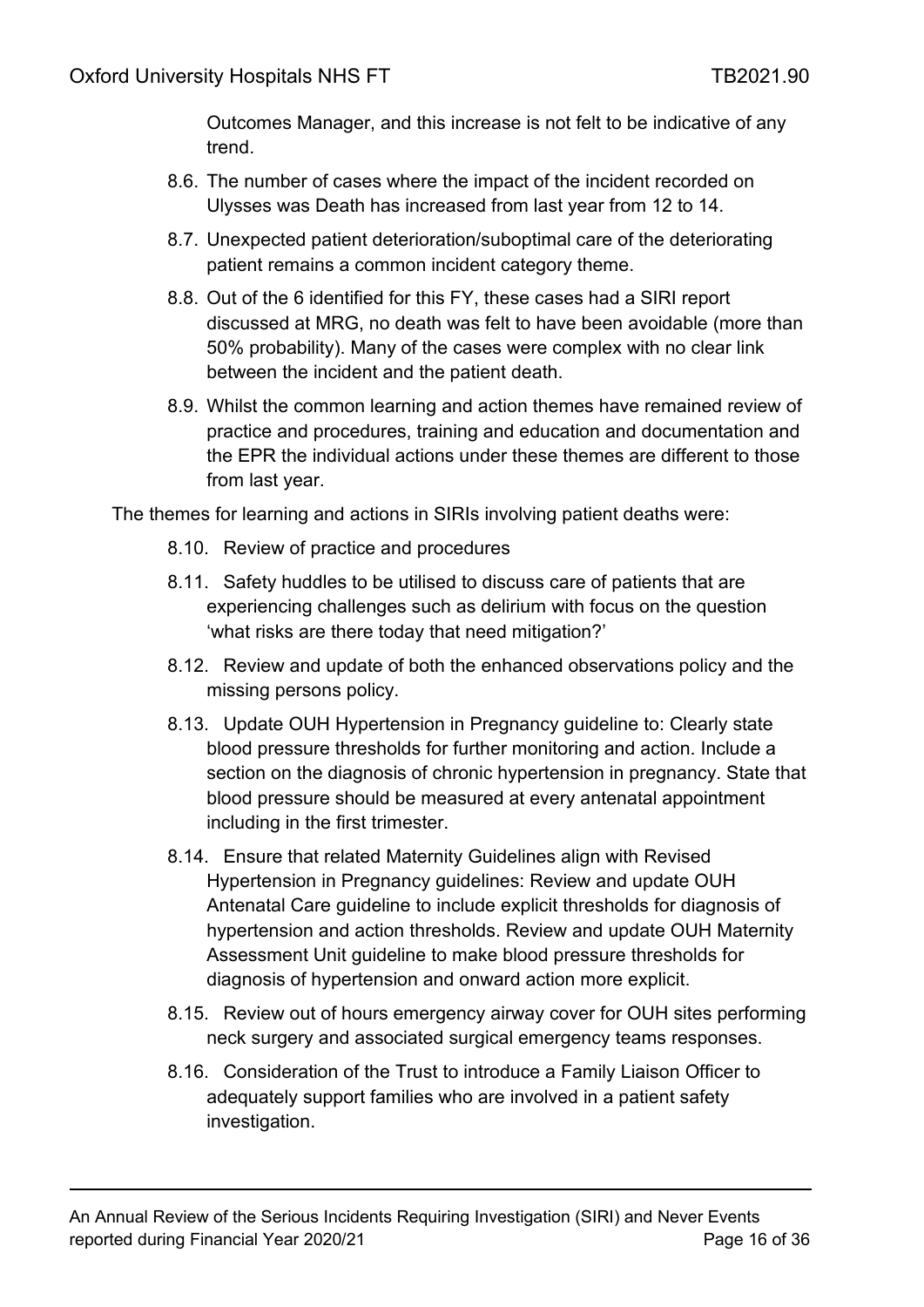- 8.17. Review of pharmacy staffing and clear process for urgent time critical medicines collection.
- 8.18. Standardisation of airway trolleys and equipment across OUH adult critical care areas, including the use of 'Glidescope' video laryngoscopes which are now being implemented in all theatre areas, thus increasing standardisation of airway management across OUH.
- 8.19. The Corporate Bed Management Policy should be updated, with a particular focus on outlying of patients outside specialties.
- 8.20. A review of respiratory capacity should be undertaken in line with Get it Right First Time (GIRFT) recommendations.

### Training and Education

- 8.21. Improve awareness of the inpatient Alcohol team and how they can support patients and staff.
- 8.22. Consistent awareness and understanding of capacity and its management.
- 8.23. Increase awareness within the Trust of the requirement to contact the obstetric team within 1 hour of arrival for pregnant patients and patients in the puerperium.
- 8.24. Raising awareness of the sepsis 6 care bundle.
- 8.25. Raise awareness of micro guide to nursing staff.
- 8.26. Introduction of a regular CTCC multi-disciplinary educational programme, including simulation, involving medical, nursing and allied health professional staff as recommended in Guidelines for Provision of Intensive Care Services 2020 with focus on enhancing patient safety through improving inter-disciplinary working and use of standard operating procedures.
- 8.27. Documentation and the EPR
	- 8.27.1. EPR and the standard for OUH record keeping must be maintained in order to provide safe patient care.
	- 8.27.2. Produce an OUH safety message regarding accurate documentation.
	- 8.27.3. To create a flag on the EPR system that notifies staff in a nonobstetric setting that a patient is either currently pregnant or is within the puerperium. To also include a reminder to contact the obstetric team for review.
	- 8.27.4. To introduce the OUH AICU Airway Passport on CTCC. This incorporates multiple safety checklists, including assessment of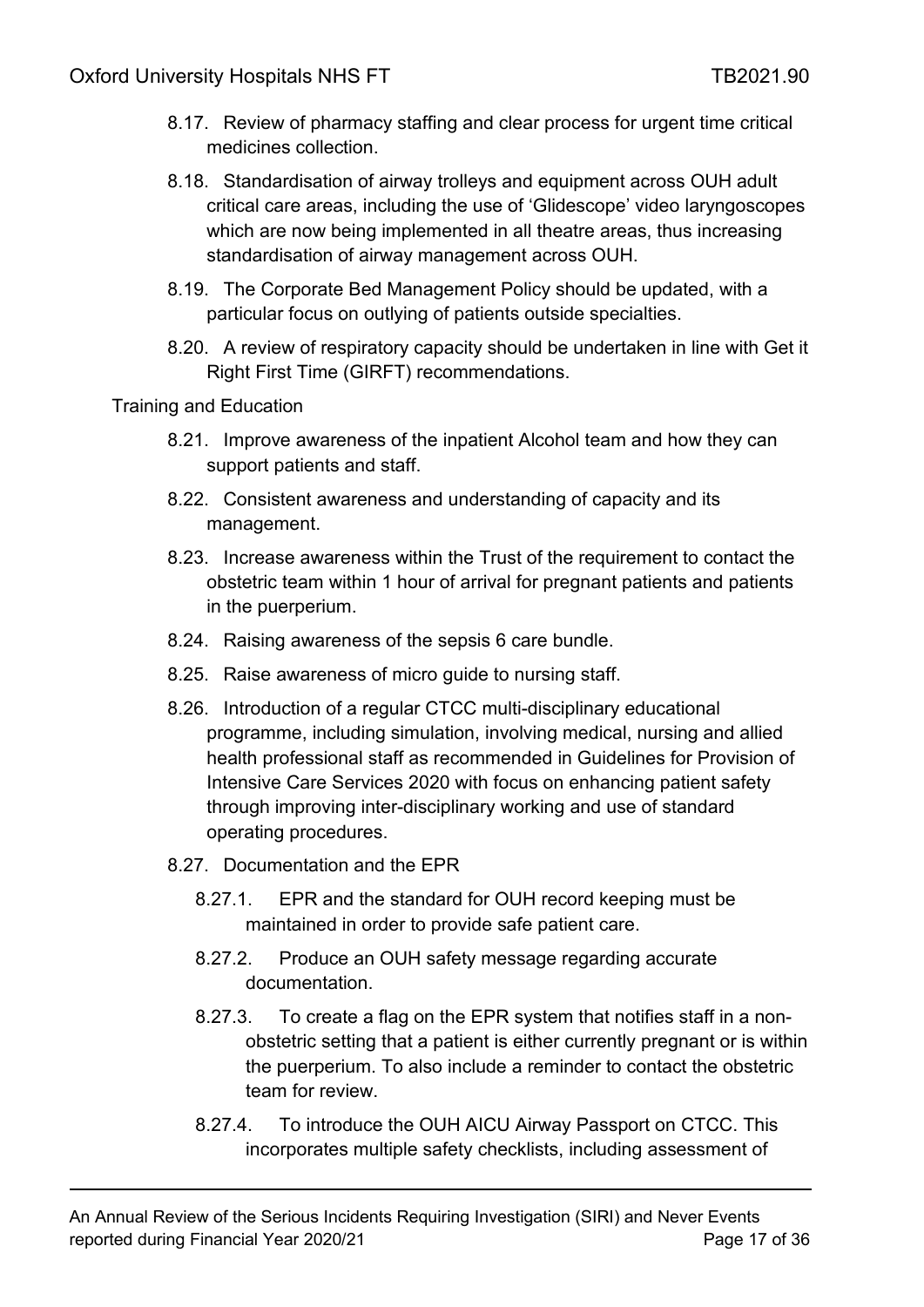airway difficulty, intubation, extubation, re-intubation and space for documentation of airway management and difficulties.

## <span id="page-17-0"></span>**SIRI Actions**

The SIG meetings have been collating monthly data on the completion of actions identified in SIRI investigations since September 2019.

9.1. Graph 11 demonstrates that there has been an upward trajectory which continued in the beginning of this FY at 85 % compliance. It has then plateaued but remained above the mean with the highest compliance being 91% in October 2020. This is excellent work considering the operational demands due to the ongoing COVID-19 pandemic during this period.

**Graph 11:** provides monthly completion rates for overdue actions from SIRIs called since 1 April 2018



9.2. The Trust recognises that actions identified at the point of an investigation may not prove feasible in the longer term or may require more time than originally predicted. SIG gives Divisions the opportunity to table actions that have proven challenging for discussion. As an example, actions relating to staff training were extended because the COVID-19 pandemic meant that classroom teaching was not possibly for much of 2020, and interim communications to staff to reinforce required practice were agreed,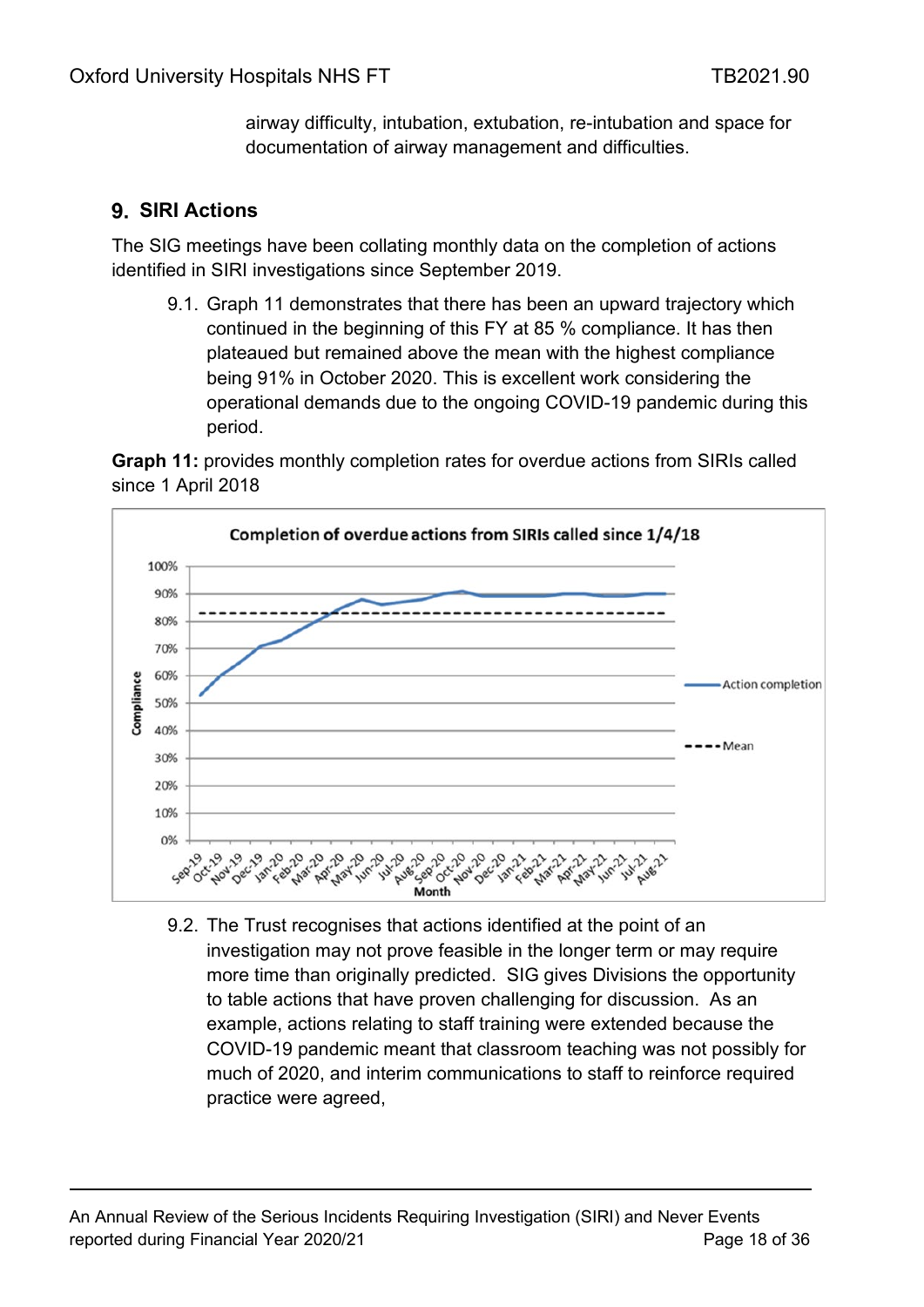9.3. Since 1 April 2020, the Trust's 'new' incident management software, Ulysses has now been implemented to manage actions from SIRIs or Divisionals called. This has allowed Divisional and central governance oversight of evidence and allow targeted reports on action compliance to be produced.

#### <span id="page-18-0"></span>**Never Events**  $10<sup>1</sup>$

 $\overline{0}$ 

**May-20** 

Jun-20

**Juli**20

Aug<sub>220</sub>

Sep

- 10.1. In 2020/21 There were 2 Never Events reported in OUH compared to 7 in 2019/20, 11 in 2018/19 and 9 in 2017/18. The Never Events in 2020/21 were as follows:
	- 10.1.1. One wrong site surgery case
	- 10.1.2. One overdose of insulin due to abbreviations or incorrect device



**Graph 12:** Never Events at OUH, April 2020 to March 2021

10.1.3. The first Never Event was a wrong site/side surgery A CTguided biopsy was taken from the right lung of a patient listed for a biopsy from the left lung, this was carried out at the Churchill hospital.

Decizo

**Nov-20** 

Oct-20

Jan-21

Febru

10.1.4. The second Never Event occurred in an interim high dependency Unit (HDU) which had been converted during the peak of the COVID-19 pandemic within 24 hours within the Emergency Assessment Unit (EAU). A patient received an overdose of insulin administered using the incorrect type of syringe.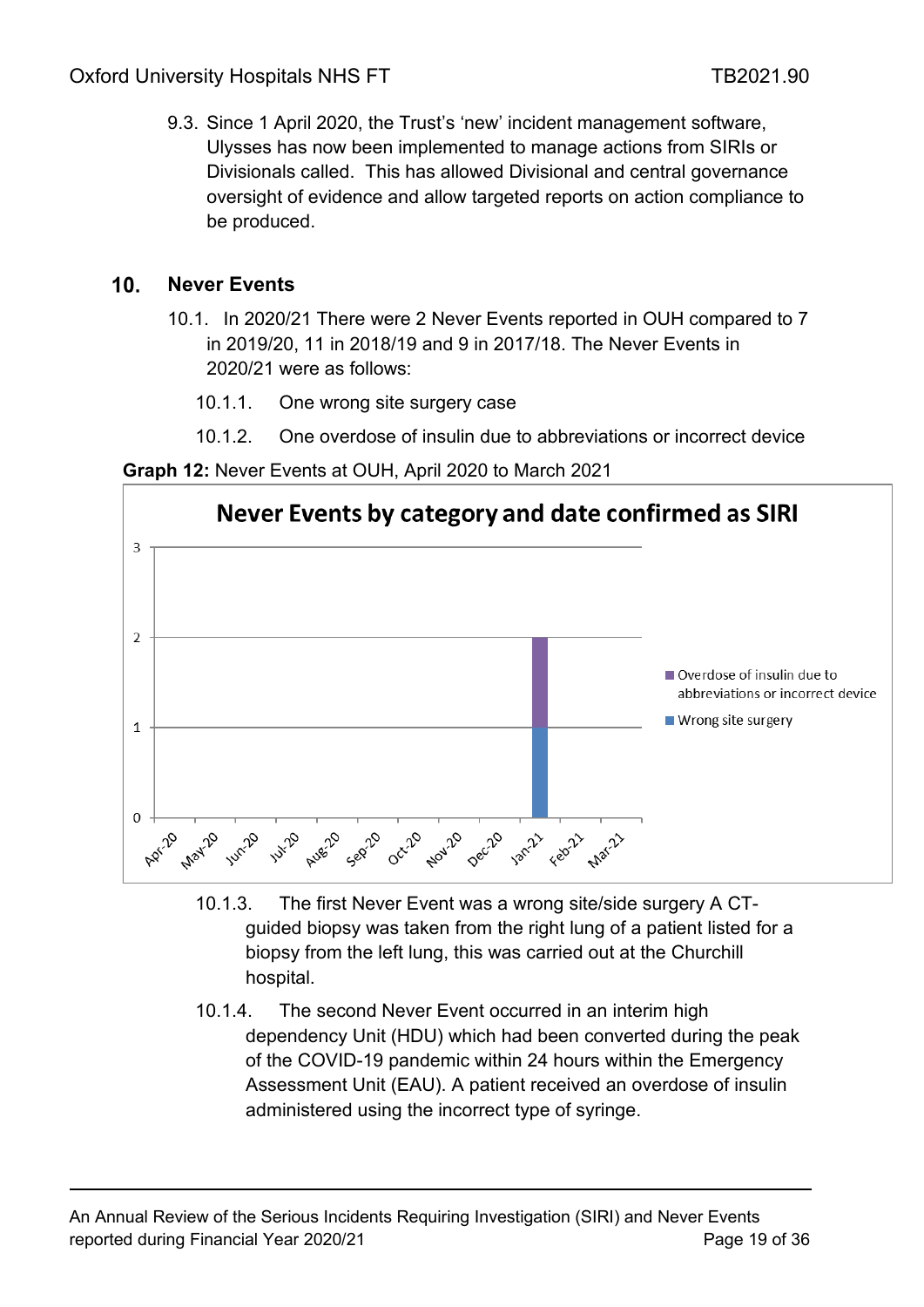- 10.1.5. The Never Events comes under the theme of Operative Incident and Medication, respectively. The actions for these Never Event are as follows
- 10.2. Wrong site surgery
	- 10.2.1. Human factors training was organised for all staff involved with CT interventional procedures.
	- 10.2.2. Education/induction programme for nursing and medical staff to include reading CRIS request out at time of WHO checklist in line with the current specific question of "confirm the following has been checked: clinical request and consent form consistency".
	- 10.2.3. Monthly audits of the WHO safety checklist.
- 10.3. The overdose of insulin administered using the incorrect type of syringe Never Event.
	- 10.3.1. To produce a 'repurposing areas checklist' for areas throughout the Trust inclusive of the use of unfamiliar staff.
	- 10.3.2. Look into the feasibility of insulin syringes being stored with insulin vials and the check to be added to the daily checklist.
	- 10.3.3. Safety message to be written about the use of insulin syringes when drawing up insulin from a vial.
- 10.4. In 2020/21, learning from Never Events has been shared at all levels in the organisation and externally as follows
- 10.5. Internally:
	- 10.5.1. The learning has been reported at committees within the Trust. This includes the Patient Safety and Clinical Risk Committee, Clinical Governance Committee and Integrated Assurance Committee.
	- 10.5.2. The Never Events reports have been discussed within departments, for example local morbidity and mortality meetings, Directorate and Divisional Governance meetings and departmental staff meetings.
	- 10.5.3. In 2019 a new process was adopted by which all Never Event investigations are presented to the CEO, Chief Medical Officer and Chief Nursing Officer following completion. The investigation team summarises the incident and main findings, and the Divisional and local management discusses progress against the action plan, and further learning. Clinicians involved in the Never Events also attend,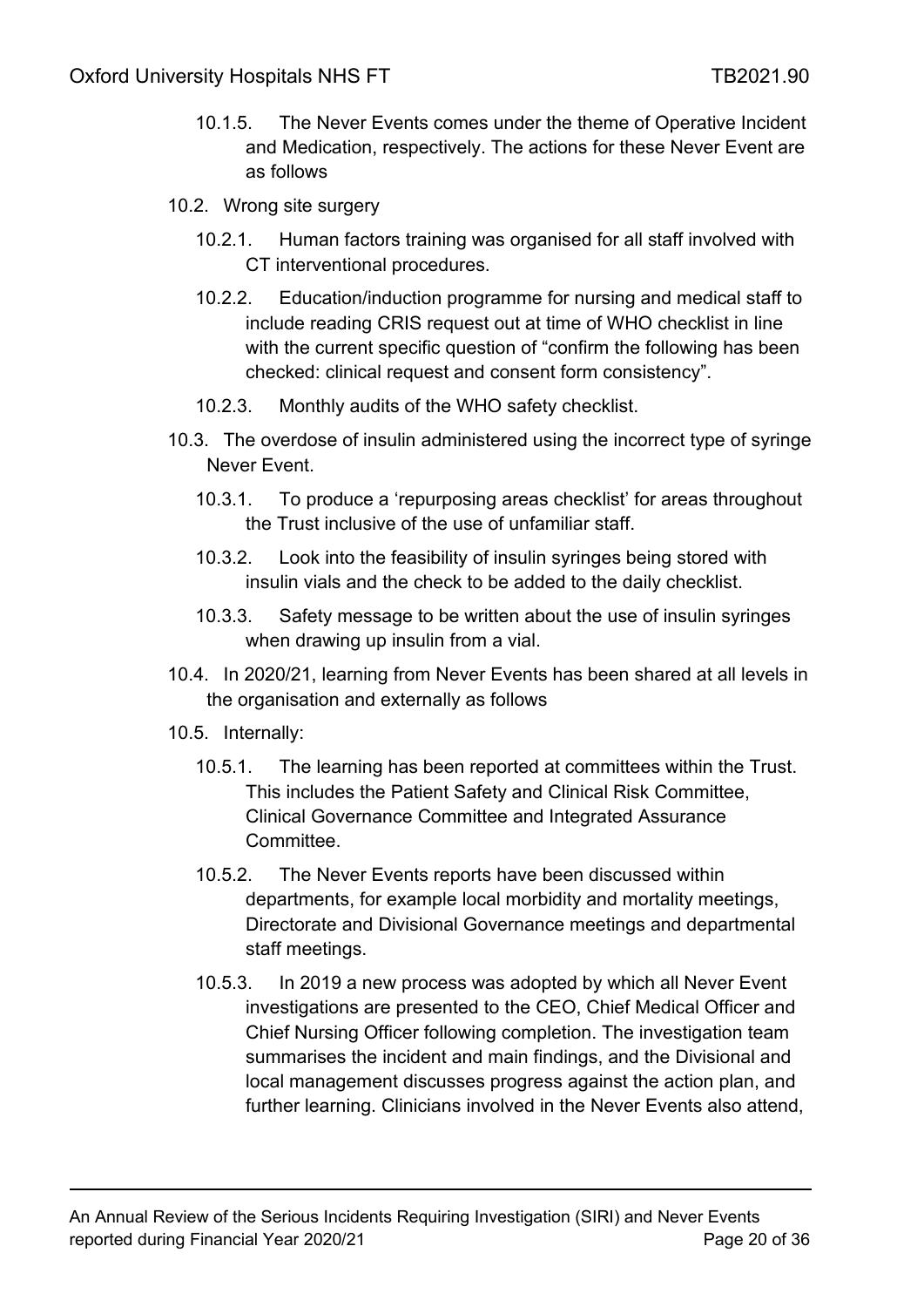and positive feedback concerning the process has been received from all sides.

- 10.5.4. All SIRI root cause analysis reports are uploaded to the Trust intranet on completion and available to all staff.
- 10.5.5. Safety messages were sent globally in response to both the Never Events identified in 20201-21, relating to the correct syringes for insulin administration, and essential information required for interventional radiology requests.
- 10.6. Externally:
	- 10.6.1. The CQC and NHS Improvement are informed of a Never Event when it occurs and a 72-hour report is sent to them for information which includes any immediate remedial actions.
	- 10.6.2. Oxfordshire Clinical Commissioning Group (OCCG) review all completed root cause analysis reports. Prior to the pandemic they would complete assurance visits once action plans were complete to ensure that learning had been sufficiently embedded. At present time the PST are collecting evidence of all completed actions and sending them to the OCCG where they make a decision on closing the Never Event and closing the incident on STEIS.

#### <span id="page-20-0"></span> $11<sub>1</sub>$ **Future Plans**

- 11.1. A Weekly patient safety message will continue to be sent to all staff.
- 11.2. The National Patient Safety Strategy (NPSS) was launched July 2019 and an introductory version of a Patient Safety incident Response Framework (to replace the current Serious Incident Framework) was published in March 2020. Although the timetable for national release of the final version of this framework is not concrete, three current employees have been identified to cover the Patient Safety Specialist role mandated by the NPSS to support the development of a patient safety culture, safety systems and improvement activity.
- 11.3. The PSS team will continue to meet regularly and report progress to the Clinical Governance Committee as required, including the creation of a Patient Safety Improvement Response Plan (pending further guidance form the national leads) to describe the local strategic and operational arrangements for a proportionate and co-ordinated response to patient safety incidents. Training for PSS team members in the National Patient Safety Syllabus is expected to be made available in FY 2021/22.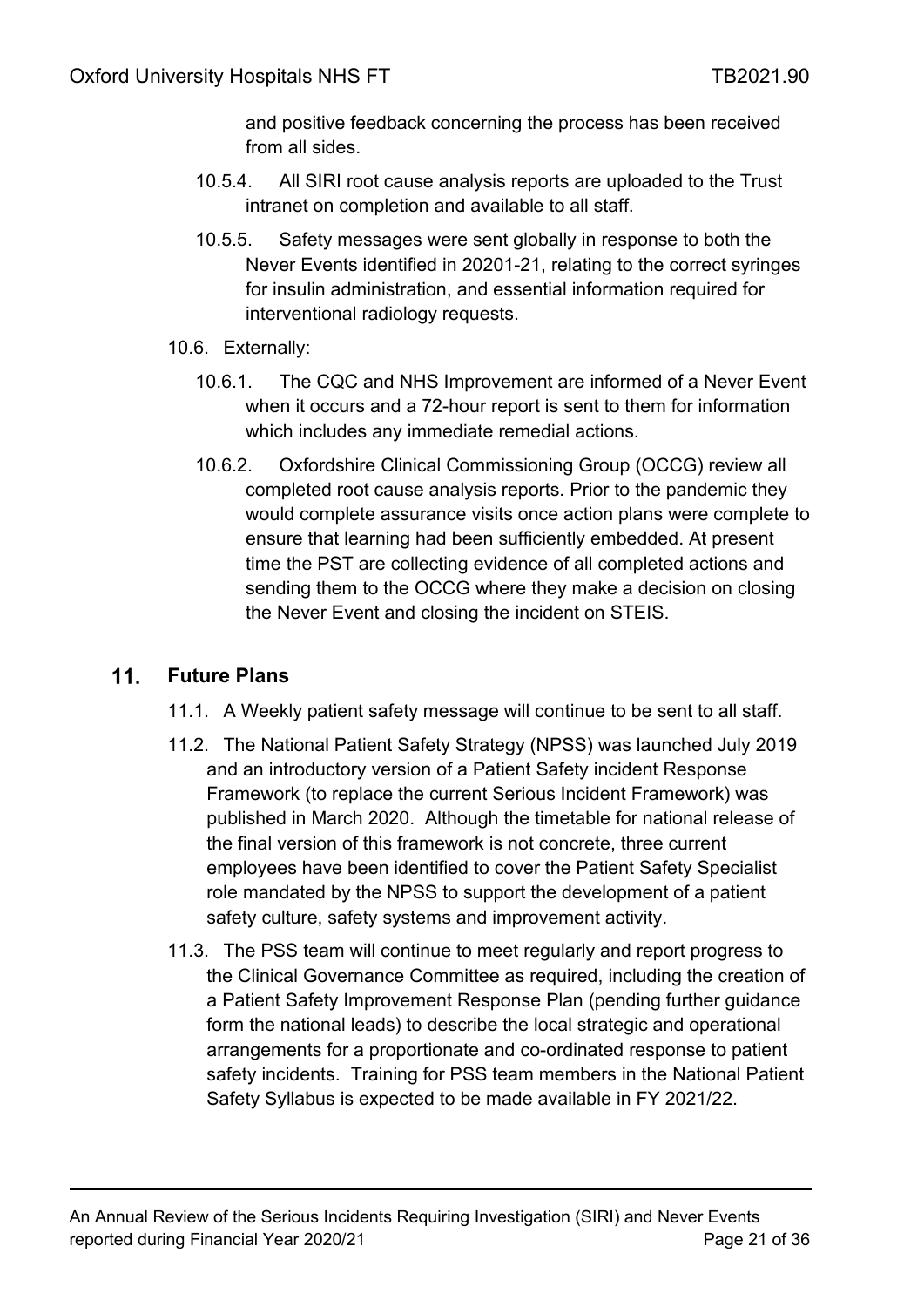- 11.4. Implementation of the Learn from Patient Safety Events Service, which will replace the National Reporting and Learning System, is also expected in 2021/22. The PSS team is working with the Clinical Governance Informatics Lead to address this, and concerns have been fed back to the national leads about required amendments to the Trust's incident reporting system.
- 11.5. Work will also continue in FY 2021/22 to meet the requirements of the Framework for Involving Patients in Patient Safety. The central requirements are to include patient representation in primary governance meetings, and to expand the incident investigation process to achieve greater input from patients and families.
- 11.6. Until the new framework is instigated the Trust will continue to regularly train RCA investigators.
- 11.7. Specialised 72-hour reports are continuing to be developed within Ulysses.
- 11.8. DoC and how it is interpretated alongside the understanding of moderate impact continues to be reviewed.
- 11.9. The action plan module within Ulysses went live in December 2020 and continues to be used for SIRI action plans and is available for Divisions to monitor Divisional level investigations.
- 11.10. A Safety Summit is to be organised which will have a focus on result endorsement with an aim to improve these rates consistently across the OUH.

#### <span id="page-21-0"></span> $12.$ **Quality Priorities**

- 12.1. Two of the Trust's 8 quality priorities for 2021/22 are particularly relevant to issues raised above:
	- 12.1.1. Safety Huddles priority has continued from 2020/21 which now also includes a sub-set of focussed huddles i.e Recognising Acutely Ill and Deteriorating Patients (RAID) huddles, overseen by the RAID committee.
	- 12.1.2. Introduction of triangulation of complaints, claims, incidents and inquests which allows communication between the relevant OUH departments about the nature of these issues allows for optimal efficiency in addressing the issues, and a combined approach to patient and relative responses, investigations, and systemic improvements.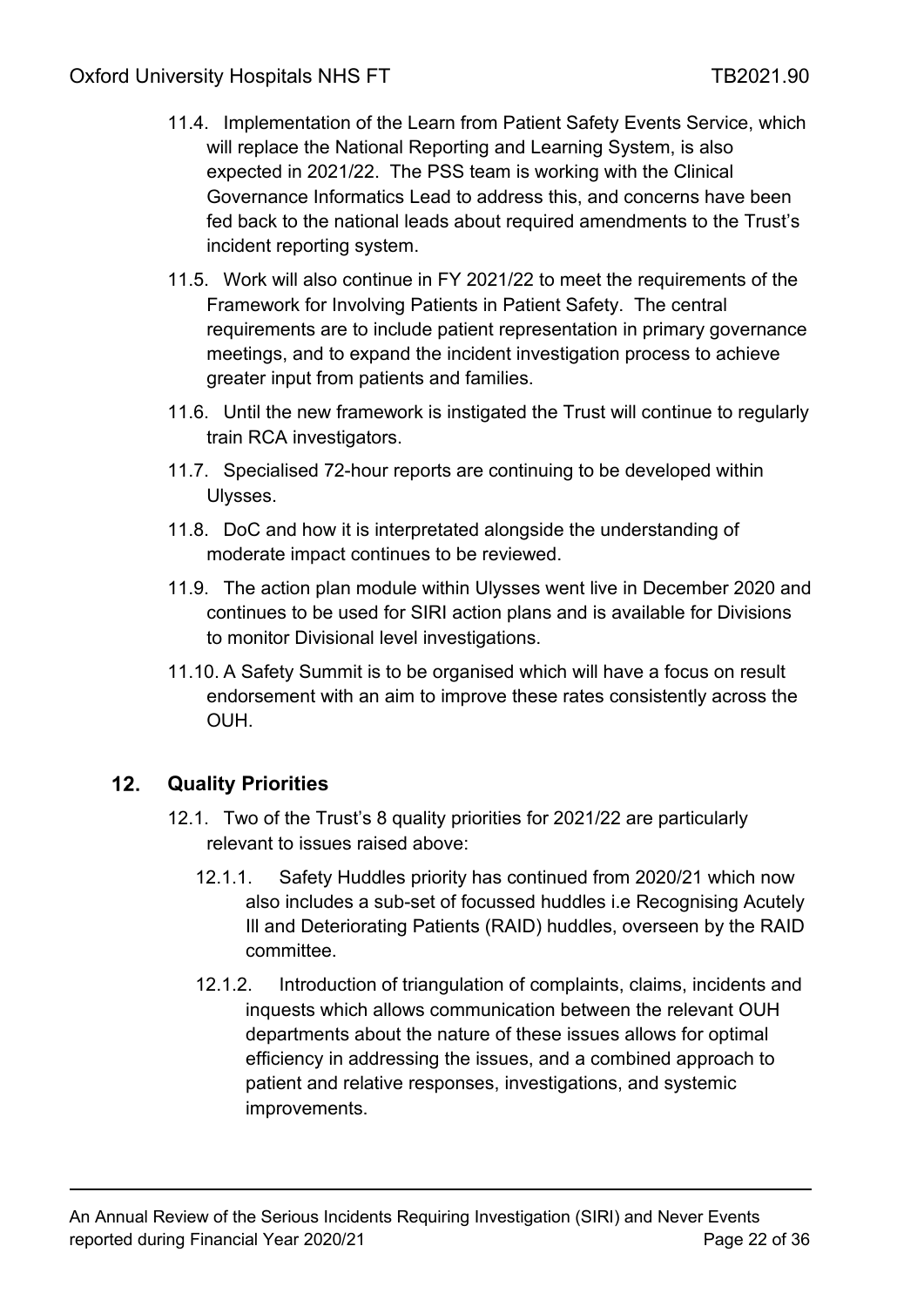12.2. The process for setting quality priorities begins in the preceding financial year, so although the Trust's incident profile will have informed the final selection, along with many other drivers such as patient satisfaction surveys, the full information contained in all SIRI root cause analysis reports will not have been available.

#### <span id="page-22-0"></span> $13<sub>1</sub>$ **Recommendations**

13.1. The Board is asked to note and discuss the content of this report.

#### <span id="page-22-1"></span> $14.$ **Appendices**

Appendix 1 - The SIRI process including Duty of Candour

Appendix 2 - SIRI overview, including extensions, reclassifications and SIRIs by site and Division

Appendix 3 - NHS survey

Appendix 4 - Additional training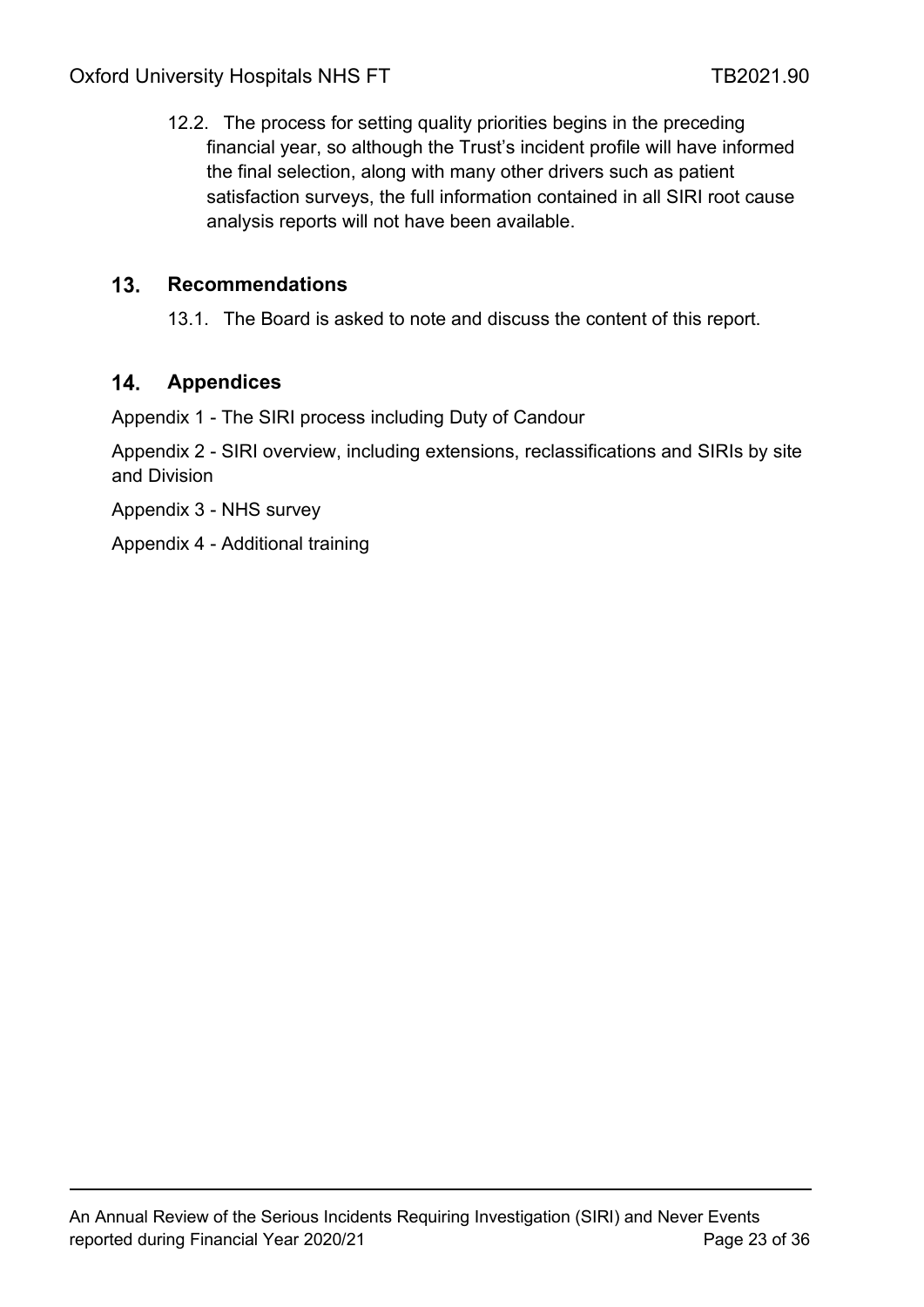

# <span id="page-23-1"></span><span id="page-23-0"></span>**Appendix 1 - The SIRI process including Duty of Candour**

## **The Safety Suite**

15.1. These are multiple processes to help streamline incident management and learning from incidents. Diagram one below demonstrates how these processes interact.

### **Diagram 1**



15.3. In 2020/21's meetings 1103 incidents were discussed, of which 111 were reclassified. In 18 cases, departments were visited by a delegation from the PSR meeting, to ensure that patients and staff were suitably supported. This is a lower figure than in previous years because working practices during the first and second waves of COVID-19 made visits to many departments difficult or inadvisable. Attendees at the forum during the last FY included CMO, CNO and their deputies, Divisional Medical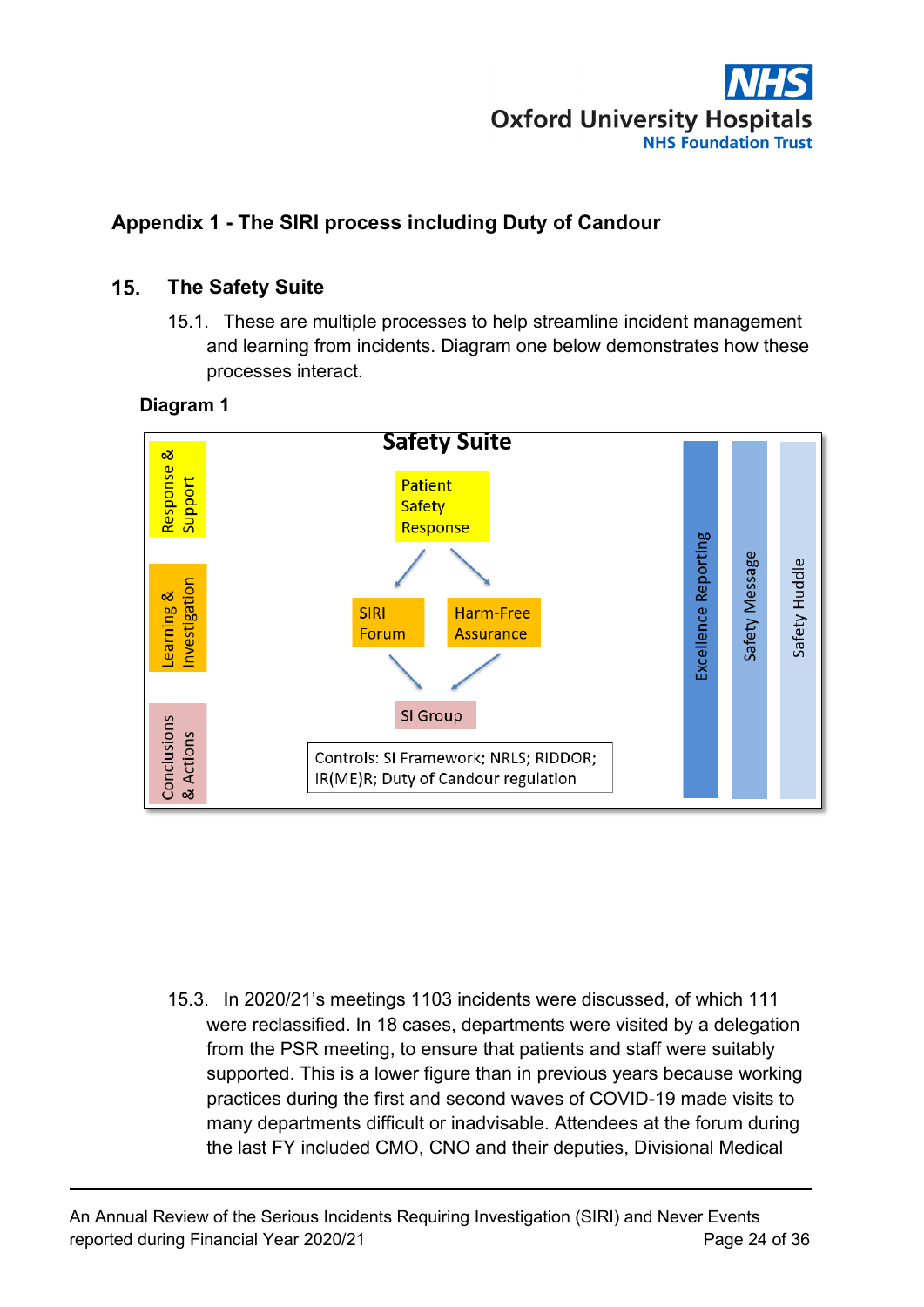Directors, Clinical Directors, Consultants from multiple disciplines; Matrons and nursing/midwifery staff; Allied health care professionals, and advisors from corporate teams.

- 15.4. The SIRI forum is a weekly meeting where incidents are presented and the level of investigation and level of impact is agreed by a multidisciplinary team with departments and divisional managers encouraged to attend and to take ownership of decisions made about levels of investigation. It is a forum founded on [Just Culture](http://ouh.oxnet.nhs.uk/SafetyQualityRisk/Document%20Library/Never%20Event%20Risk%20Summit/2018%20Never%20Event%20Risk%20Summit/Just%20Culture.pdf) and mutual respect. This meeting is also attended by subject matter experts such as the Chief Clinical Information Officer, Information Governance (IG), human factors leads and the thrombosis lead as required.
- 15.5. All incidents reported are screened by the central Patient Safety Team (PST) which meets weekly with the Director of Safety & Effectiveness and Head of Clinical Governance with a provisional list of incidents that may meet the criteria for a SIRI or Divisional or have important cross-Divisional shared learning.
- 15.6. Following on from a CQC inspection related to incidents reportable under the Ionising Radiation (Medical Exposure) Regulations (IRMER) it was agreed that the SIRI forum would be an effective place to monitor these incidents. Consequently, Medical Physics review all incidents categorised as Radiation Incidents and inform central PST which incidents are CQC reported IRMER reportable incidents. These are then presented at the SIRI forum to raise awareness of issues and actions needed.
- 15.7. The Tissue Viability team (TV) reviews all hospital-acquired category 2, 3 and 4 pressure damage incidents with the local manager, to identify investigation levels. Where a SIRI or Divisional is proposed, this is also agreed with Divisional management. These decisions are noted at the SIRI Forum, with discussion only required where a consensus decision has not been feasible. This process is overseen by the Harm Free Assurance group chaired by the Chief Nursing Officer.
- 15.8. An identical process occurs under the aegis of the Harm Free Assurance group for falls resulting in moderate or greater impact.
- 15.9. Any incident reporting a hospital-acquired thrombosis (HAT) is reviewed by the Thromboprophylaxis team (TP) and a HAT screen is completed to ascertain whether it was potentially preventable. TP informs the central PST when there is a potentially preventable HAT that requires inclusion on the SIRI forum agenda.
- 15.10. The Health & Safety team (H&S) reports any patient harm incidents resulting from a fall to the Health and Safety Executive, when these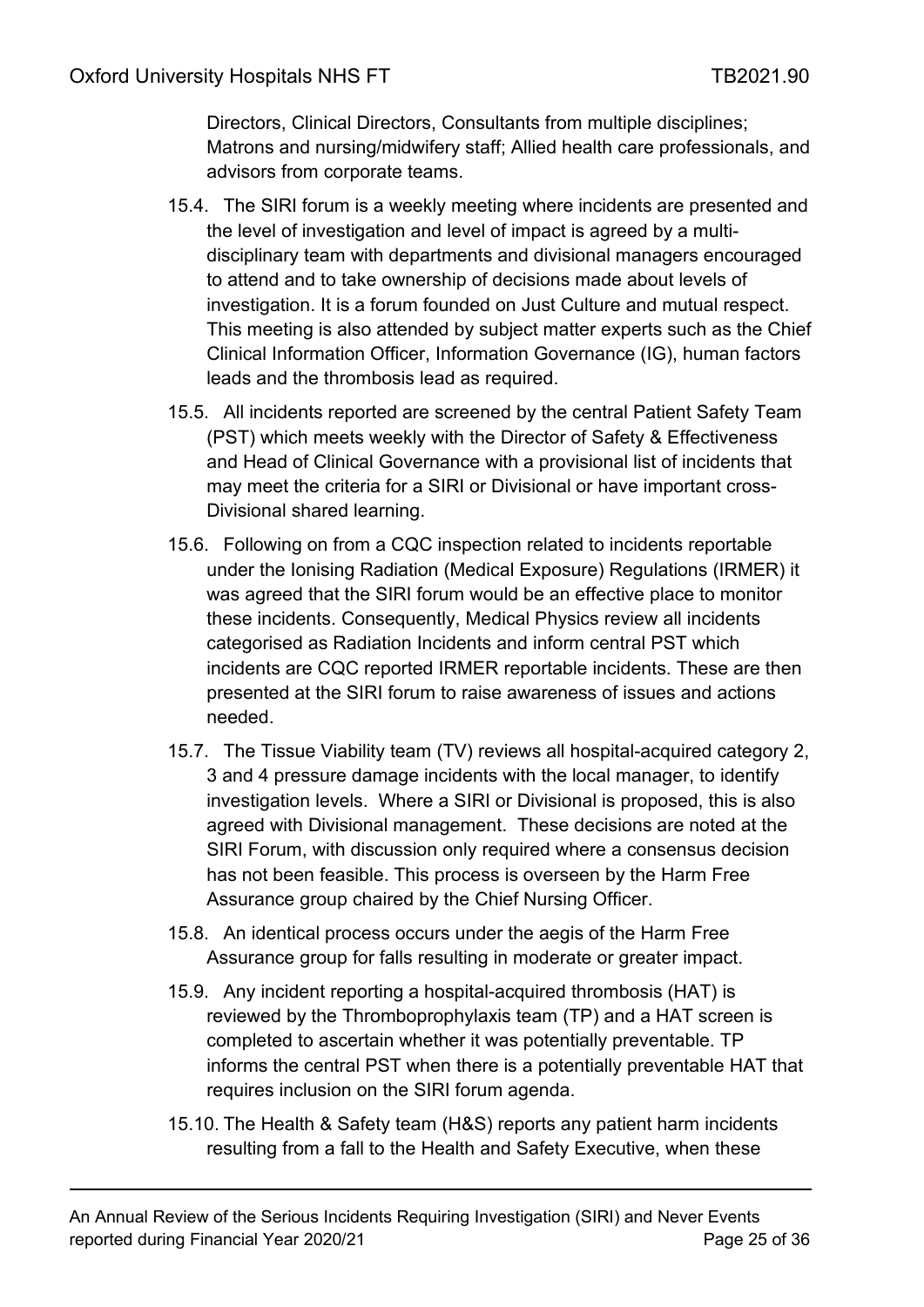incidents fit the criteria under the Reporting of Injures and Dangerous Occurrences Regulations (RIDDOR) report. To aid the process of identifying any such incidents, the SIRI forum was identified as a place where minutes can reflect H&S's advice on whether incidents meet these RIDDOR criteria.

- 15.11. Monthly meetings occur between central PST and the Trust's Legal team to review all open inquests. Any inquest that may meet the criteria for a SIRI is cross-checked with the incident management system and a review by the Division is requested. This is an extra safety net for identifying potential SIRIs. There is also an opportunity of issues relating to inquests, claims or complaints to be discussed at the weekly Serious Incident Group (SIG) meetings, and a monthly review of any red-graded legal cases.
- 15.12. At SIG, SIRIs and specified Divisional and local investigations are presented roughly halfway through their investigation period. This enables any early learning and action to be shared across the Senior Divisional representatives, identify any blockers to progress, further suggestions made by the group as well as to discuss any issues faced by the investigator.

**Graph 5:** SIRI Forum attendance by staff group showing the number of nursing staff, medical staff and other staff who have attended. The 'others' category includes clinical risk expertise, Information Governance, Pharmacy and laboratory staff, H&S, and observers such as trainee nurses or medics. (NB the forum began in June 2015, so FY 1516 only covers 10 months).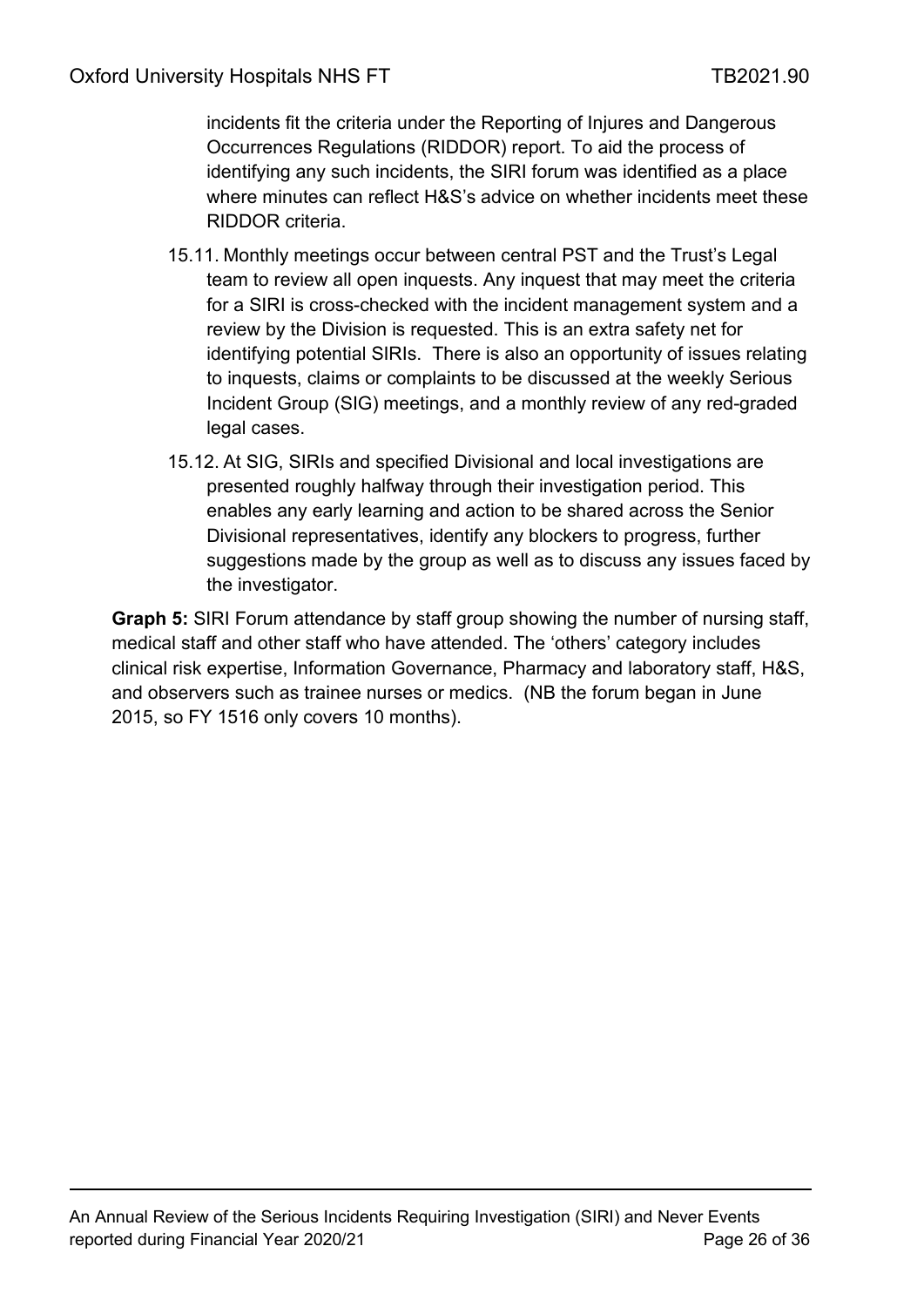

- 15.13. This FY was unusual, the requirement to lock down on 23 March 2020 meant that we had to adapt to how we carried out the meetings and familiarise ourselves with Microsoft Teams. A majority of attendees worked clinically at times, and this meant that for all of April 2020 five meetings were not held in person or virtually but via email. Outcomes were in a smaller multi-disciplinary (MDT) and sent out via email asking for any objections or opinions about the incidents; the Duty of Candour (DoC) was also monitored this way.
- 15.14. In addition, a further 3 meetings were cancelled due to the second wave of the pandemic and dealt with as described above, and there were 2 meetings when the SIRI forum first started out on Microsoft Teams (MST) and attendees were not minuted.
- 15.15. Consequently, there were 12 potential meetings without a recorded of attendance. Considering this, attendance remains very good, and the move to virtual meetings since the start of this financial year means that attendance is not limited.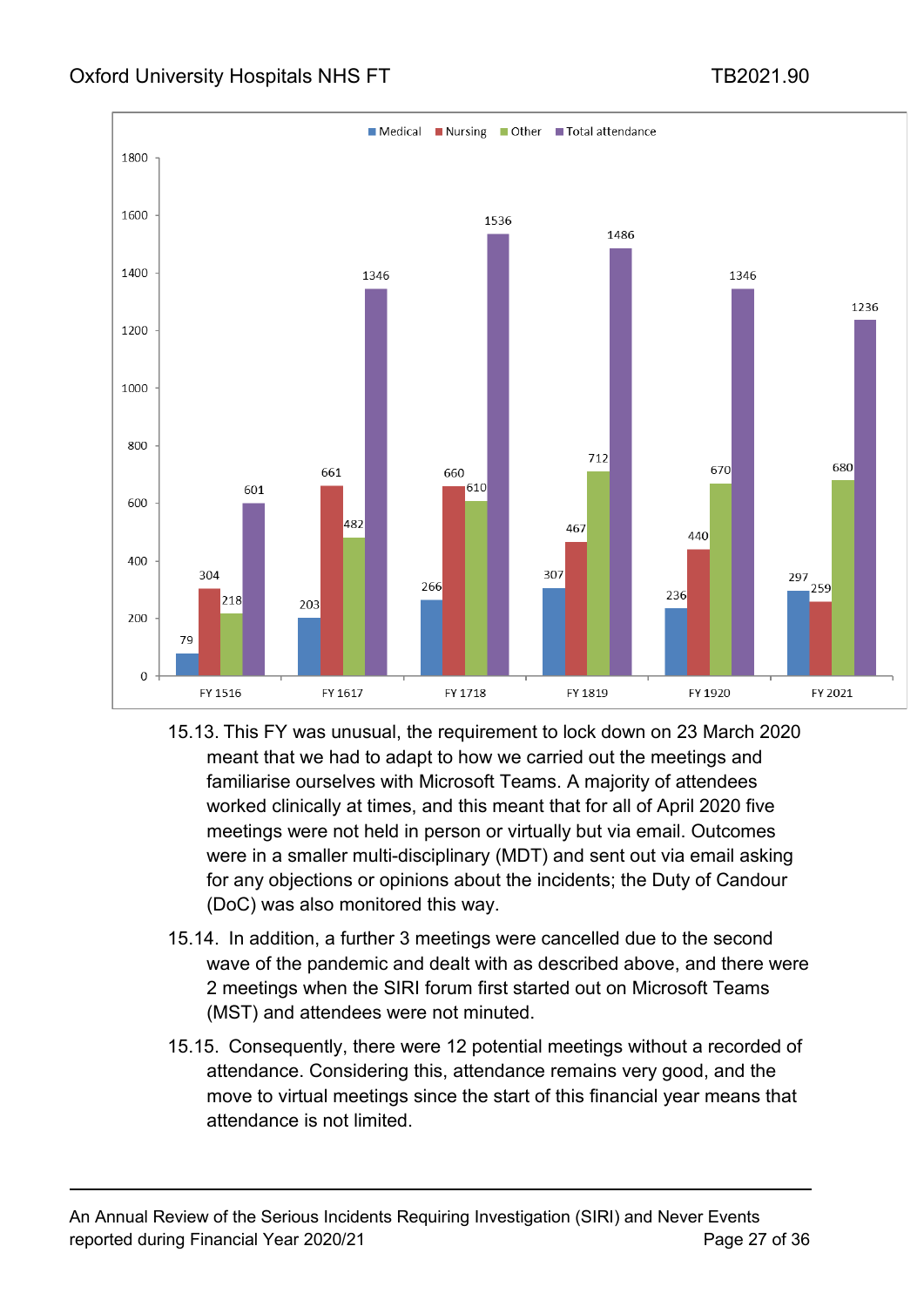- 15.16. The use of MST for SIRI Forum during 2021 has facilitated clinicians with knowledge of the incidents to attend before or after clinical duties and from other OUH sites which was not always possible when attendance was required in person. This is reflected in the rise of medical staff attending. This has been a very positive aspect of a virtual meeting.
- 15.17. The nursing staff attending has reduced; this could be for a number of reasons, a) they have been working clinically throughout the pandemic b) HAPU and falls are on by a case-by-case basis through the harm free process (as explained above) c) nursing staff used to attend on behalf of consultants who were unable to attend but now, following the reasons explained above, they no longer need to deputise.
- 15.18. Overall SIRI forum attendance fell by 8% (110) from 2019/20 figures. However, there were only 41 meetings this FY compared to 48 meetings in 2019/20 and 52 in 2018/19, but if worked out by average attendance per meeting this is increased from 28 attendees per meeting in 2109/20 to 30 this FY.

### **Duty of Candour (DoC)**

- 15.19. The legal, professional and regulatory DoC has been embedded into the Trust's day to day governance processes within the Divisions with weekly monitoring via the SIRI Forum (table 3).
- 15.20. The PST updates incidents as a failsafe system following each SIRI forum's discussion to ensure that it accurately reflects actions relating to the DoC.
- 15.21. The Divisional Clinical Governance and Risk Practitioners (CGRPs)upload the written evidence of DoC onto each incident record. The SIRI forum's agenda and minutes remind staff that updates, and evidence should also be added to the patients' notes.

**Table 3:** DoC compliance from FY 2020/21 by quarter which shows that Duty of Candour was addressed for all patient incidents reported as moderate impact or above

| Quarter<br>2021 | DoC verbal<br>compliance | DoC written compliance |
|-----------------|--------------------------|------------------------|
|                 | 100% (113/113)           | 100% (113/113)         |
| າ               | 100% (103/103)           | 100% (103/103)         |
| ર               | 100% (154/154)           | 100% (154/154)         |
|                 | 100% (163/163)           | 100% (163/163)         |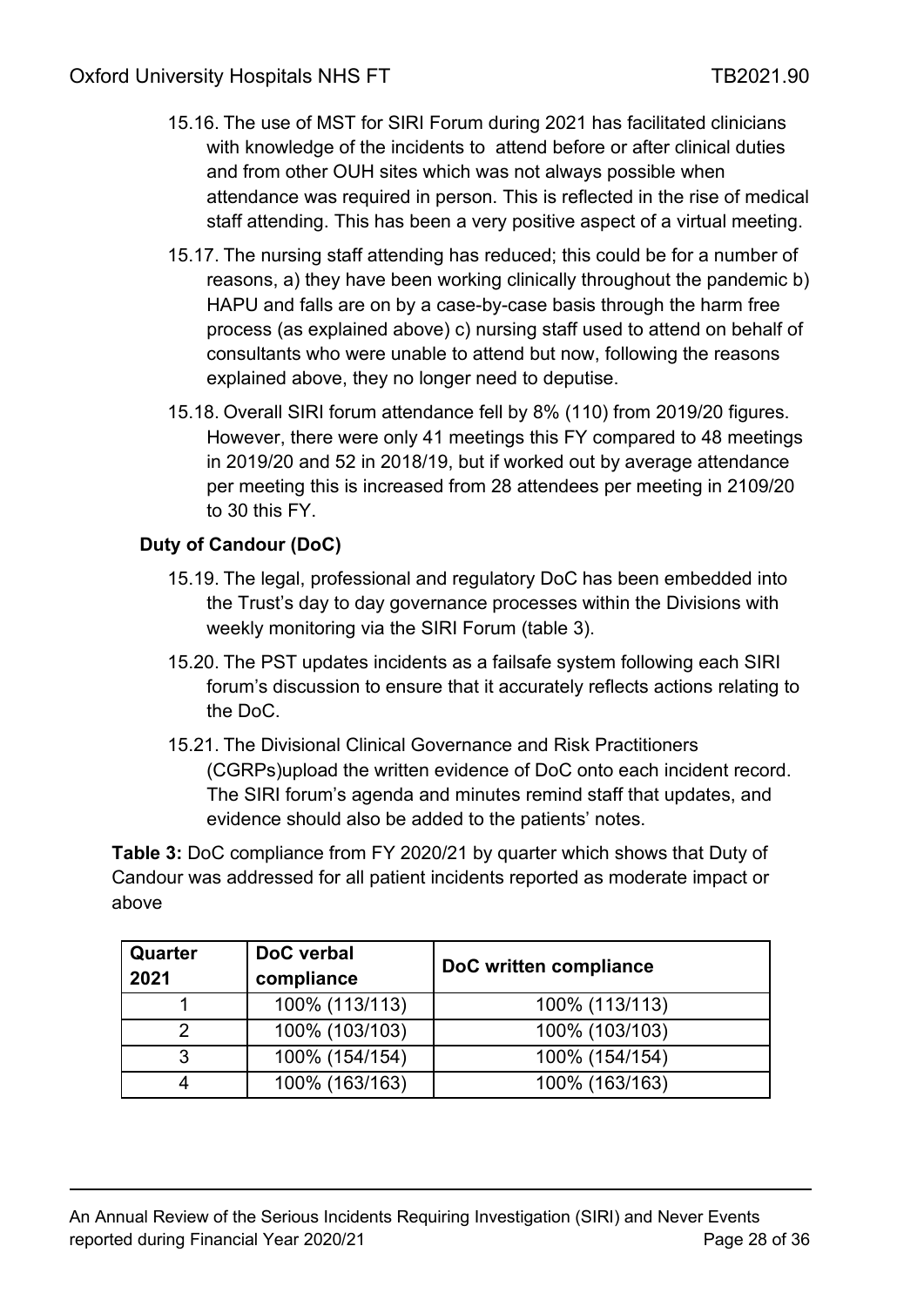- 15.22. There can be complications relating to Duty of Candour, such as a patient's contact details being out of date, which can delay the completion of one or both elements. All cases requiring Duty of Candour are managed in the Trust's weekly SIRI Forum and Divisional representatives supply updates on progress to confirm that these cases are being actively managed, and report when the obligations have finally been addressed.
- 15.23. In situations where DoC cannot be completed or there are complications; it is discussed in either SIG or the SIRI forum where it is confirmed if there are other ways in which the DoC can be achieved. If agreed it is not appropriate or all avenues have been exhausted the rationale is documented on the Ulysses incident form. In these cases it is considered that DoC has been addressed.

### **Weekly Safety Messages**

15.24. Since February 2019 the Patient Safety Team has sent a [weekly](http://ouh.oxnet.nhs.uk/SafetyQualityRisk/Lists/WeeklySafetyAlerts/AllItems.aspx)  [Safety Message email](http://ouh.oxnet.nhs.uk/SafetyQualityRisk/Lists/WeeklySafetyAlerts/AllItems.aspx) to all staff. [Topics from the 52 messages sent in](http://ouh.oxnet.nhs.uk/SafetyQualityRisk/Lists/WeeklySafetyAlerts/AllItems.aspx)  [2020/21](http://ouh.oxnet.nhs.uk/SafetyQualityRisk/Lists/WeeklySafetyAlerts/AllItems.aspx) include positive patient identification in blood transfusion, Never Events and insulin syringes, administration of oral liquid medication, tissue viability and device related pressure damage, documenting side and site of procedure/surgery, discharge summaries, reporting COVID-19 cases on Ulysses, results endorsement and nasogastric tube safety for patients with COVID-19.

### **Patient Safety Alerts**

15.25. Three patient safety alerts were created and added to the front page of the Trust intranet in 2020/21. Patient safety alerts are raised in response to some SIRIs, however, with the introduction of the weekly Safety Messages patient safety alerts are becoming less prevalent.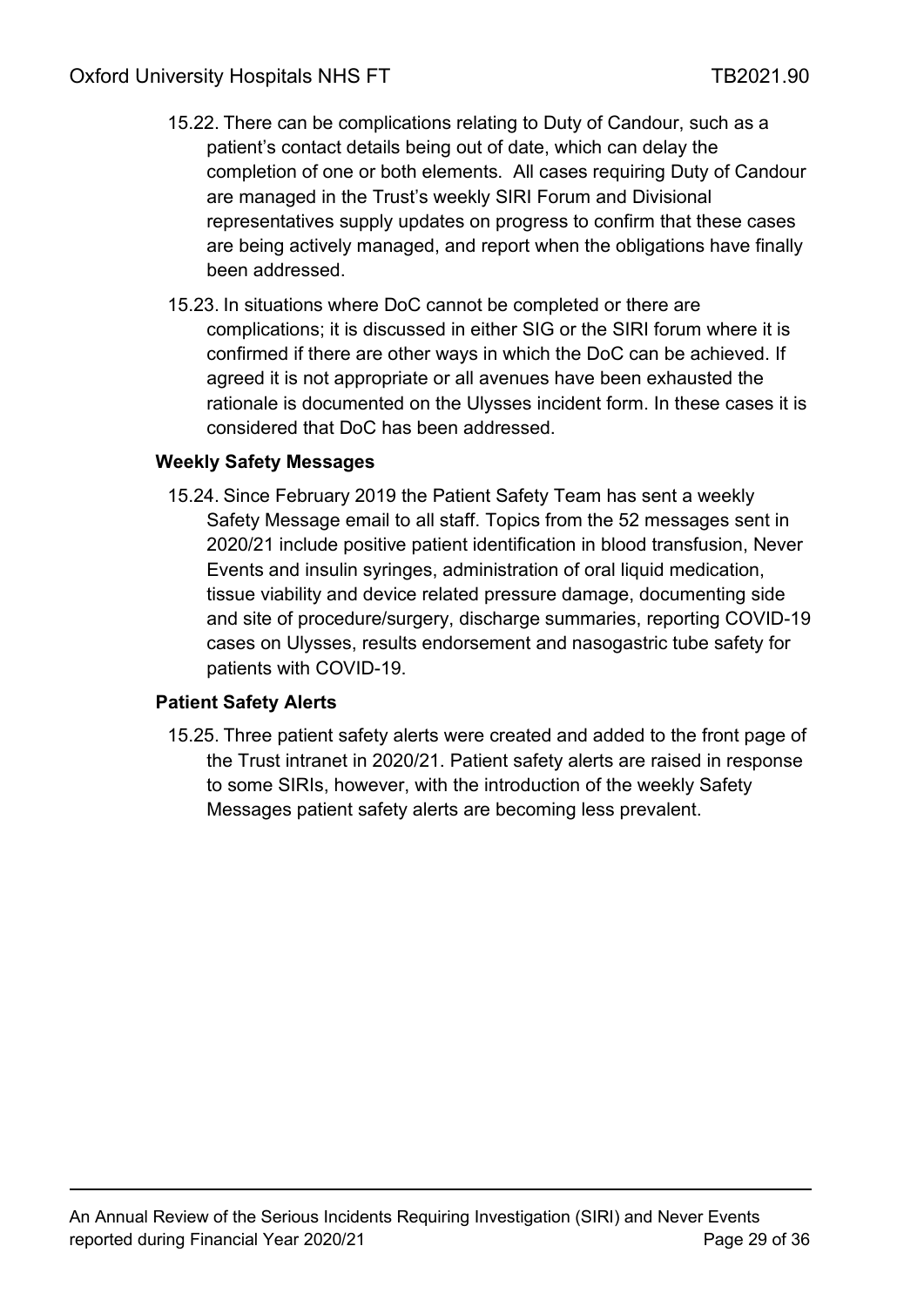## <span id="page-29-0"></span>**Appendix 2 – SIRI overview, including extensions, reclassifications and SIRIs by site and Division**

#### <span id="page-29-1"></span> $16<sub>1</sub>$ **SIRI overview**

- 16.1. This year has seen a drop in the number of SIRIs declared per month with an increase from November 2020 onwards. There is no definitive explanation for the reduced numbers at the beginning of the FY but COVID-19 has played a role in the reduced number of incidents reported and consequently the number of SIRIs declared. (see 2.3 above).
- 16.2. Graph 6 shows the number of SIRIs of all types declared during FY 2020-21, excluding those subsequently reclassified.

Number of SIRIs delcared Apr 20 to Mar 21 10  $\overline{Q}$ 8  $\overline{7}$ No. of SIRIs 6<br>5<br>4<br>3  $\overline{5}$  $\overline{2}$ 3 3  $\overline{\mathbf{3}}$  $\overline{3}$  $\overline{3}$  $\mathbf{1}$  $\mathbf 0$ Dec lun tul Oct **Nov** Feb Mar Apr May Aug Sep lan 2020 2021 Reported month

**Graph 6:** 56 SIRIs declared, which excludes subsequent reclassification

- 16.3. As in the previous three financial years, there were no delays in completing SIRI reports beyond the national guidance time scale of 60 working days or of an agreed extension from the OCCG. However, 37% of 2020/21 SIRI investigations required an agreed extension request (see Graph 7 below). This is compared to 25% in FY 2019/20 and 26% in FY 2018/19. The primary reason for extensions this FY is due to the impact of COVID-19 and the pressures on staff. Some governance staff who also help to facilitate the investigations were moved to work clinically. NHSEI and OCCG agreed that extensions should and would be granted without question during this period of time. Some extensions have also been requested repeatedly, these include HSIB investigations which the Trust do not have any control over.
- 16.4. Whilst the Trust would prefer to request fewer extensions, the instigation of the Serious Incident Group, in July 2019, allows a colleague from OCCG to witness the progress of the investigation over its duration,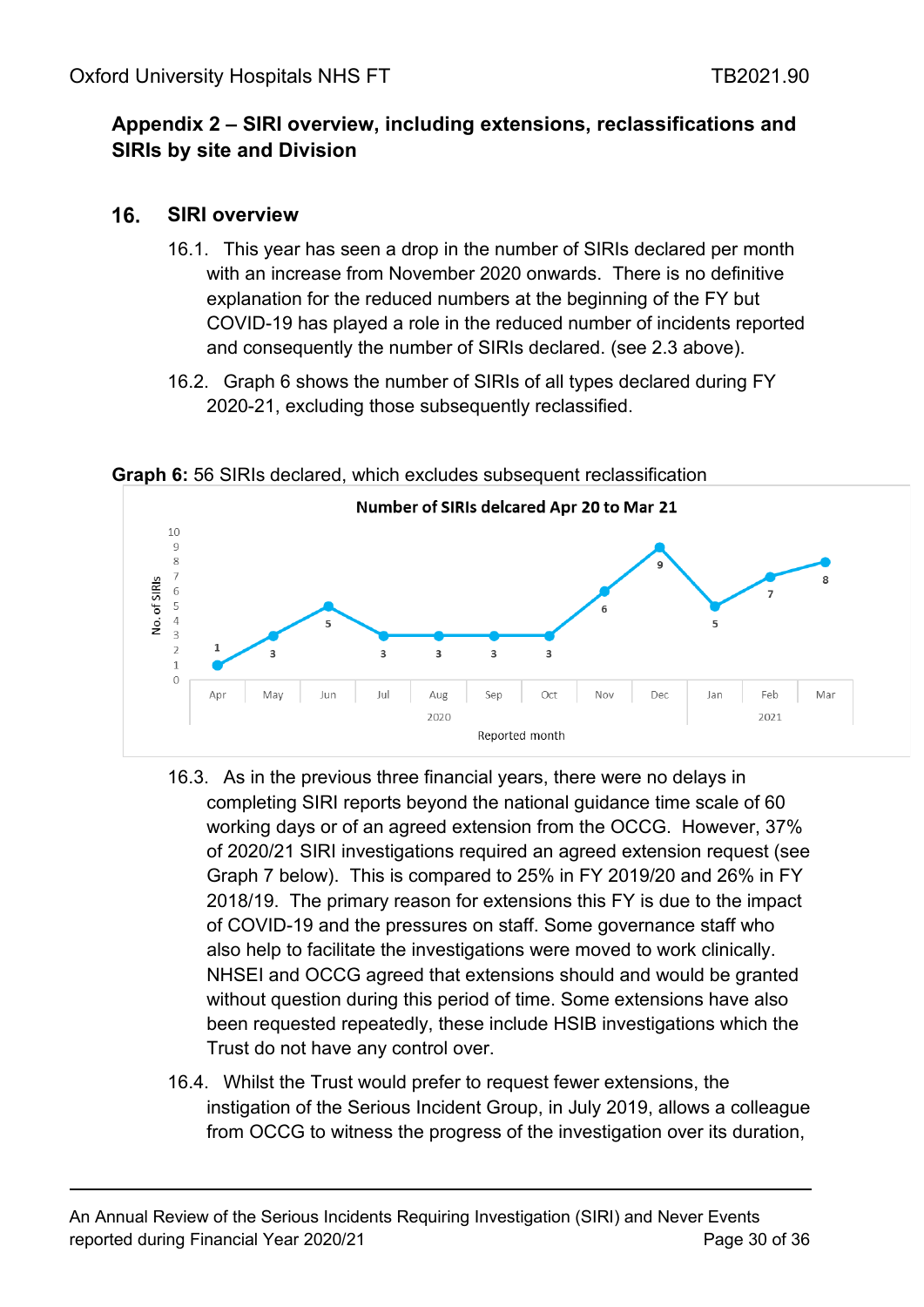and to hear justifications for any extensions, which gives them assurance that extensions are because of challenges near the end of the investigation process and in order to gain more robust action plans or deeper levels of investigation, rather than failure to engage with it in a timely fashion.





**Table 4** shows the number of SIRIs investigated per Division, excluding reclassification.

| <b>Division</b> | <b>SIRIs declared</b><br>2018/19 | <b>SIRIS</b><br>declared<br>2019/20 | <b>SIRIs declared</b><br>2020/21 |
|-----------------|----------------------------------|-------------------------------------|----------------------------------|
| <b>CSS</b>      | 10                               | 11                                  | 11                               |
| <b>MRC</b>      | 23                               | 13                                  | 14                               |
| <b>NOTSSCaN</b> | 33                               | 17                                  | 10                               |
| SuWOn           | 41                               | 27                                  | 19                               |
| Corporate       | 2                                | 3                                   |                                  |
| <b>Totals</b>   | 109                              | 71                                  | 56                               |
|                 | --                               |                                     |                                  |

16.5. Some SIRIs require cross-Divisional input; table 4 shows the lead Division who will investigate but other Divisions may have had equal input into the findings and conclusions of the report.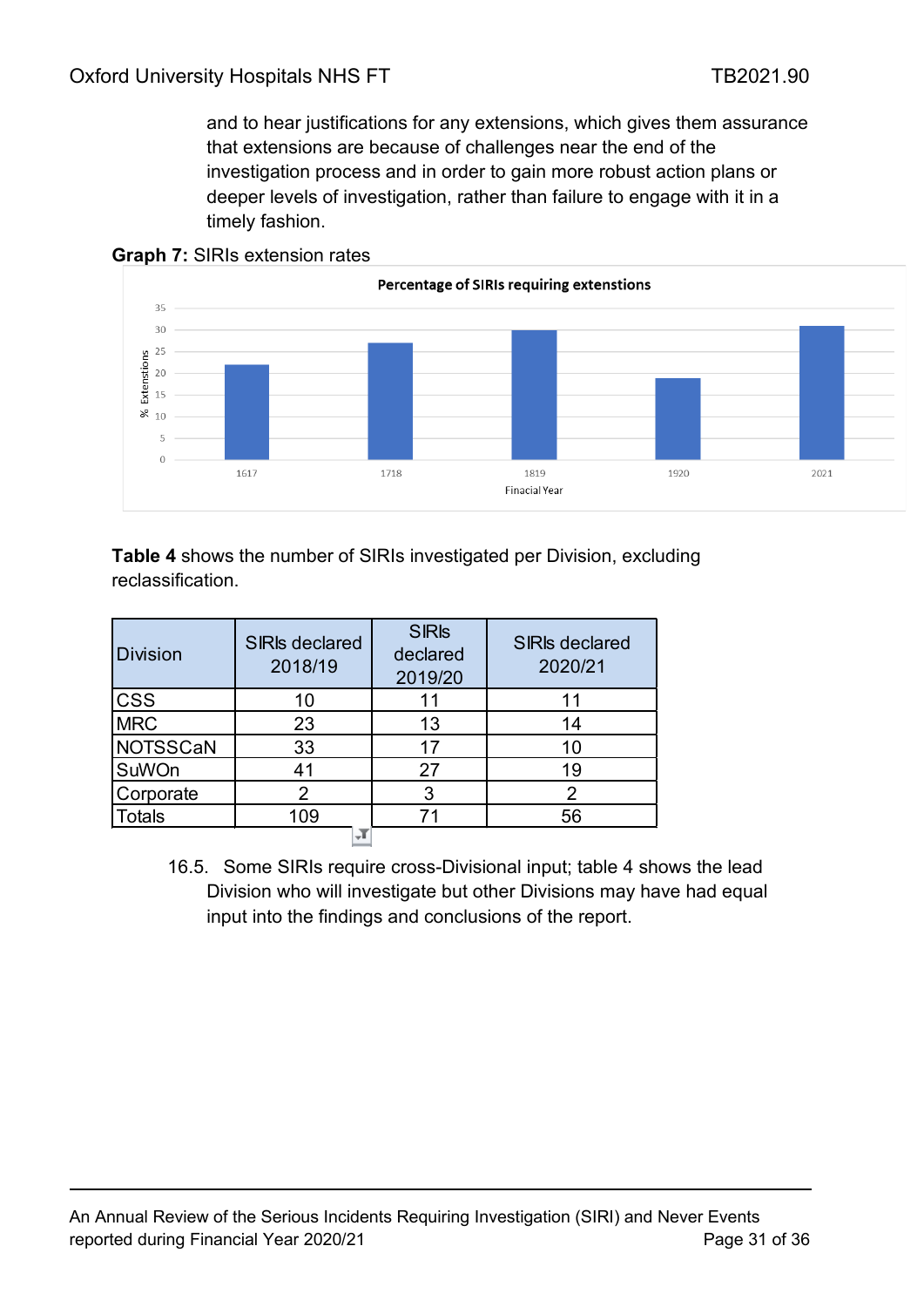



**Graph 9:** shows the number of SIRIs by site. The John Radcliffe (JR) consistently reported the most SIRIs, which reflects the fact that it hosts the greatest amount of patient activity.



### **Reclassification of SIRIs**

- 16.6. Reclassifications are proposed by the Trust and require agreement by OCCG or NHSE/I.
- 16.7. 28 SIRIs out of the 84 SIRIs (33%) originally reported on STEIS were reclassified. This was a unique circumstance due to the new and emerging guidance around nosocomial COVID -19 deaths and declaration of SIRIs at that time. Initially the Trust declared SIRIs for each individual nosocomial death where COVID-19 was confirmed 'probable' (positive specimen date 8-14 days after hospital admission) or 'definite' (positive specimen date 15 or more days after hospital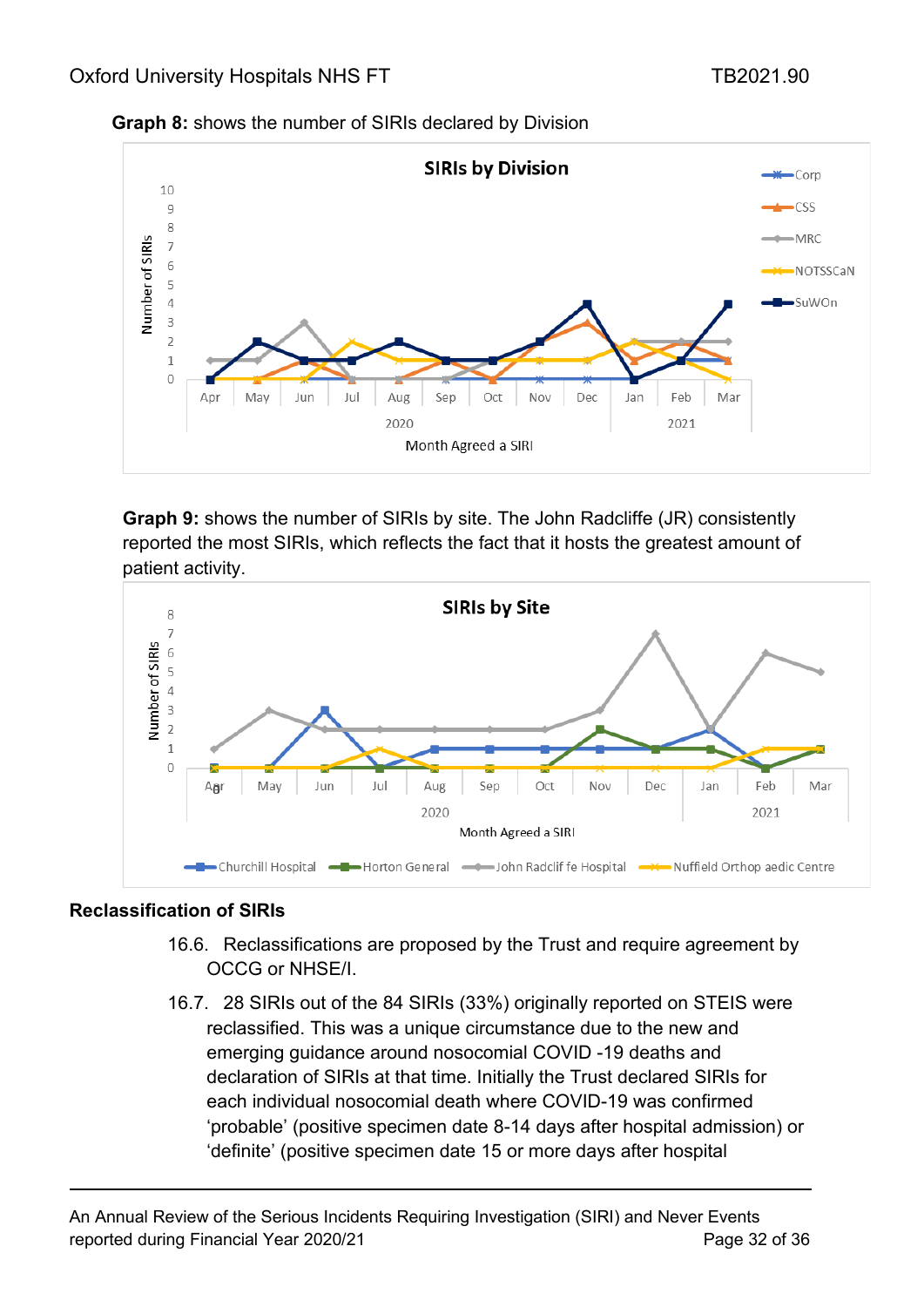admission) and is cited on any part of the death certificate. Discussions with NHSE/I and OCCG later confirmed that one SIRI could be declared, and all other confirmed cases (as described above) could sit under this 'umbrella' SIRI. Because of this, 22 previously declared were reclassified. Subsequent nosocomial SIRIs fitting the above criteria were thereafter added to the main overarching SIRI.

16.8. The remaining 6 SIRIs were reclassified into 5 local investigations (with 2 being re-instated to SIRIs) and 1 OCCG systemwide SIRI.

The following SIRIs were reclassified to local investigations:

- 16.8.1. 2021-009- A patient was delivered midazolam for tranquillisation, the possibility that a higher strength solution than intended was delivered could not be ruled out. This was initially declared as a Never Event and investigated fully. After completion of the report the OCCG and NHSE/I agreed that this did not meet the criteria for a Never Event and therefore did not meet the SIRI criteria because the midazolam strengths were risk assessed as appropriate for the area for which they are stored in Emergency assessment Unit (EAU) and Emergency Department (ED).
- 16.8.2. 2021-015- A notebook containing patient identifiable information has been reported missing. This was initially declared based on specific criteria set by the Information Commissioner's Office (ICO). The agreed OUH process is that information governance team inform PST when an incident fits this criteria and should be declared as a SIRI. Following further investigations the ICO decided that as the notebook was lost within OUH rather than the community this no longer met their requirements of a SIRI and was reclassified.
- 16.8.3. 2021-023- A patient died following a potential anaphylaxis reaction. Following a discussion in SIG it was agreed that this did not meet the criteria of a SIRI as the investigator could not find any evidence that this incident (which is extremely rare) could have been anticipated or avoided.
- 16.9. The following 2 SIRIs were reclassified and then re-established as SIRIs in FY 2021/22:
	- 16.9.1. 2021-032- This was a patient who had several patient safety incidents during their admission and there was a concern of moderate impact from a medication incident. A SIRI was thought the best mechanism to investigate robustly. During SIG the finding were discussed, and the group decided that this did not meet the criteria for a SIRI. It was reclassified. The family members complained about the reclassification and after it was reviewed by a different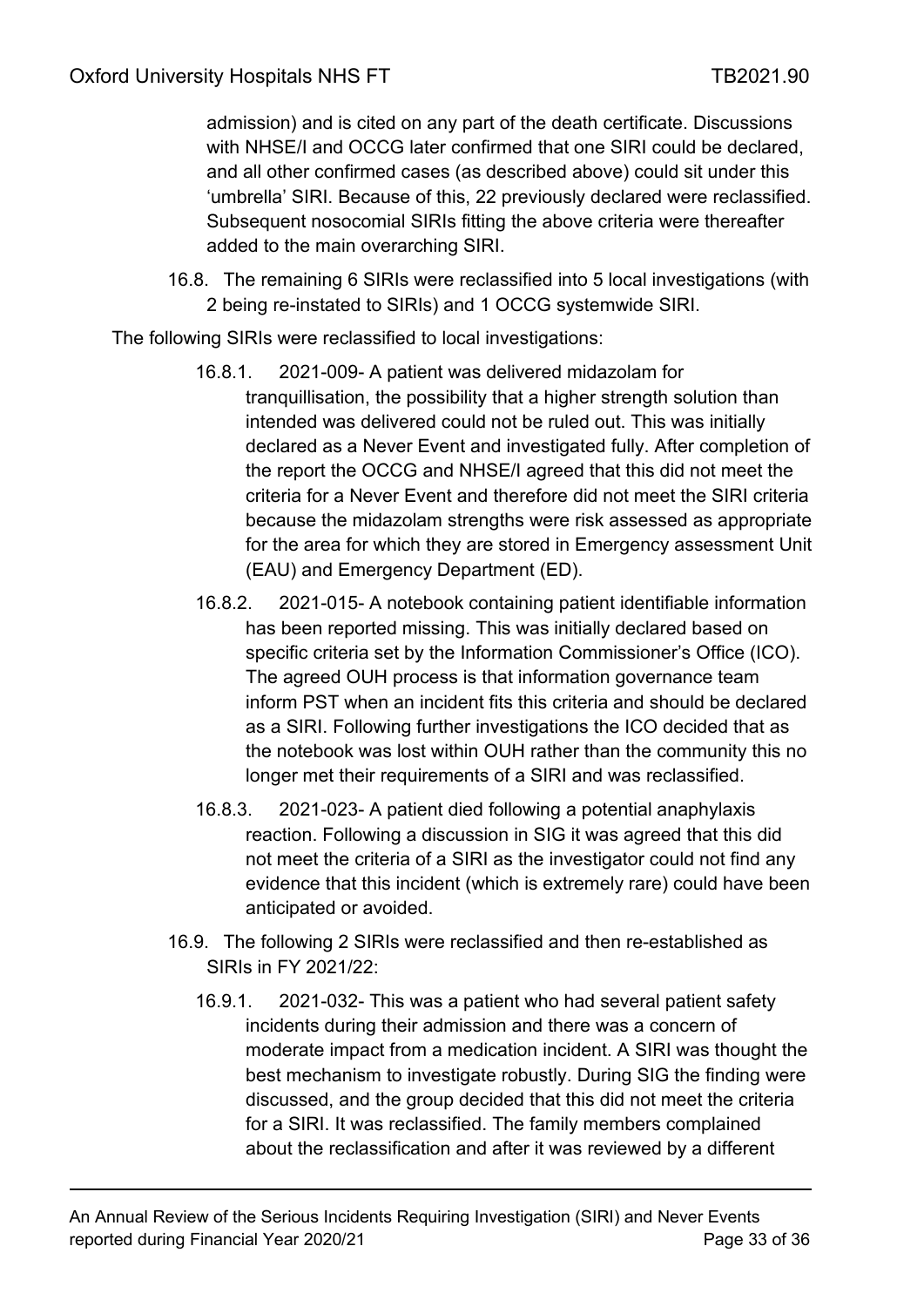expert within the OUH and re discussed in SIG it was agreed that it would be investigated as a SIRI as the best mechanism to address the families questions. The original SIRI number was reopened on STEIS. To date this remains an on-going investigation.

- 16.9.2. 2021-077- A patient was anaesthetised without a signed written consent form and was woken and required a second anaesthetic. This was originally declared as a SIRI and then reclassified to a Divisional investigation in FY 2020/21 as it was initially believed to be human/individual rather than a system error . It was presented at SIG in May 2021 where further investigation had identified that system errors were involved and it was reclassified back to a SIRI investigation with the original SIRI number from FY 2020/21. The potential to reclassify incidents at SIG allows a further level of scrutiny for incidents such as this case.
- 16.10. 2021-012 was reclassified as a systemwide SIRI under the management of OCCG, instigated when there are several agencies involved- A patient presented as an emergency to the gynaecology ward and was found to have a cervical rhabdomyosarcoma. It was stated in a clinic letter they underwent a speculum examination at another hospital in February, but reportedly this did not take place. This was reclassified to an OCCG system wide SIRI.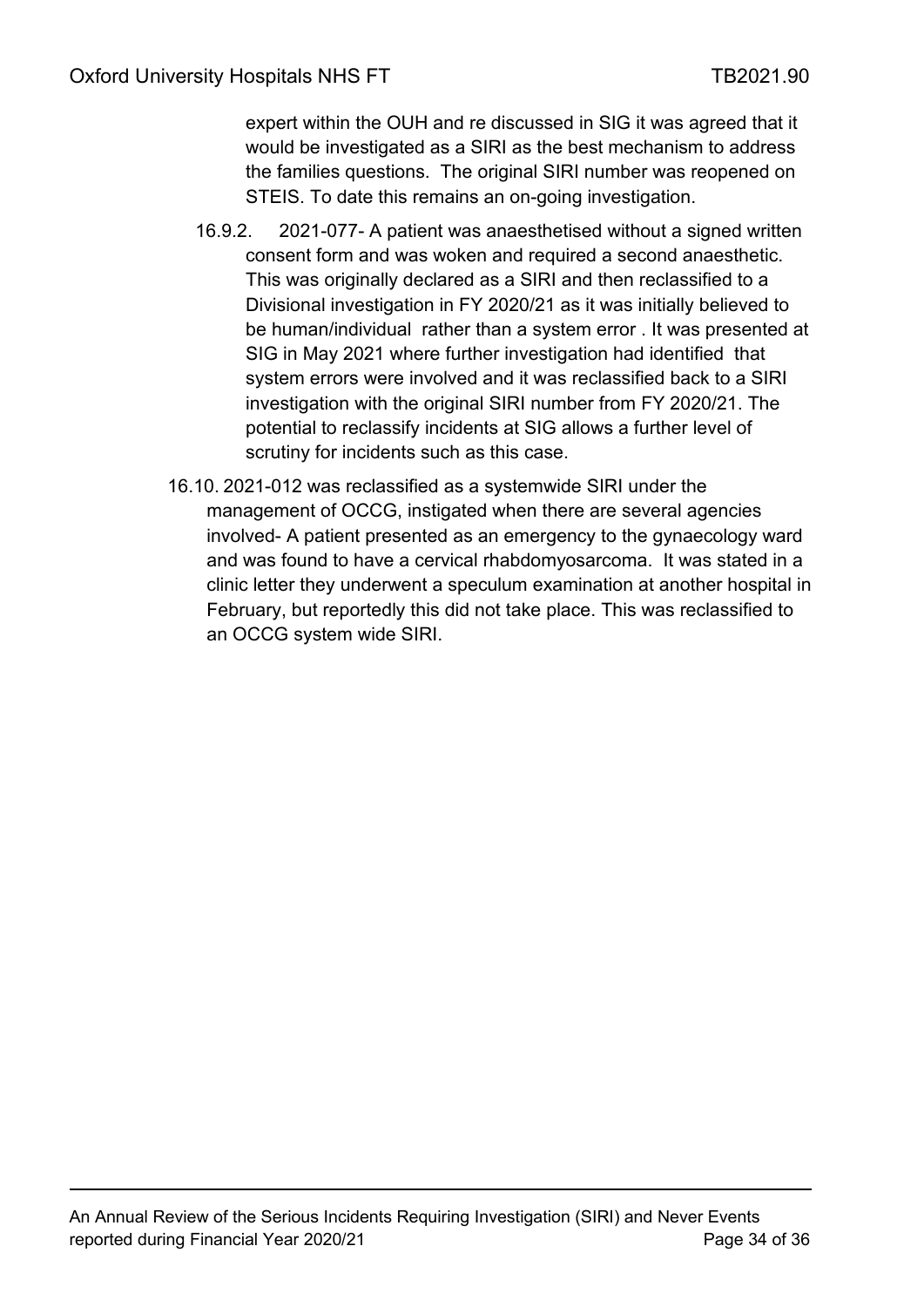## <span id="page-34-0"></span>**Appendix 3- NHS Staff survey**

The results of the 2020 national NHS Staff Survey provide positive assurance regarding the Trust's approach to incident reporting and management. Questions relating to the treatment of staff involved in incidents, taking remedial actions in response to incidents, and communicating of these with staff, all showed an increase on responses from the past three years, and all were above the national average.



**Graph 13:** Incident management questions from the national staff survey